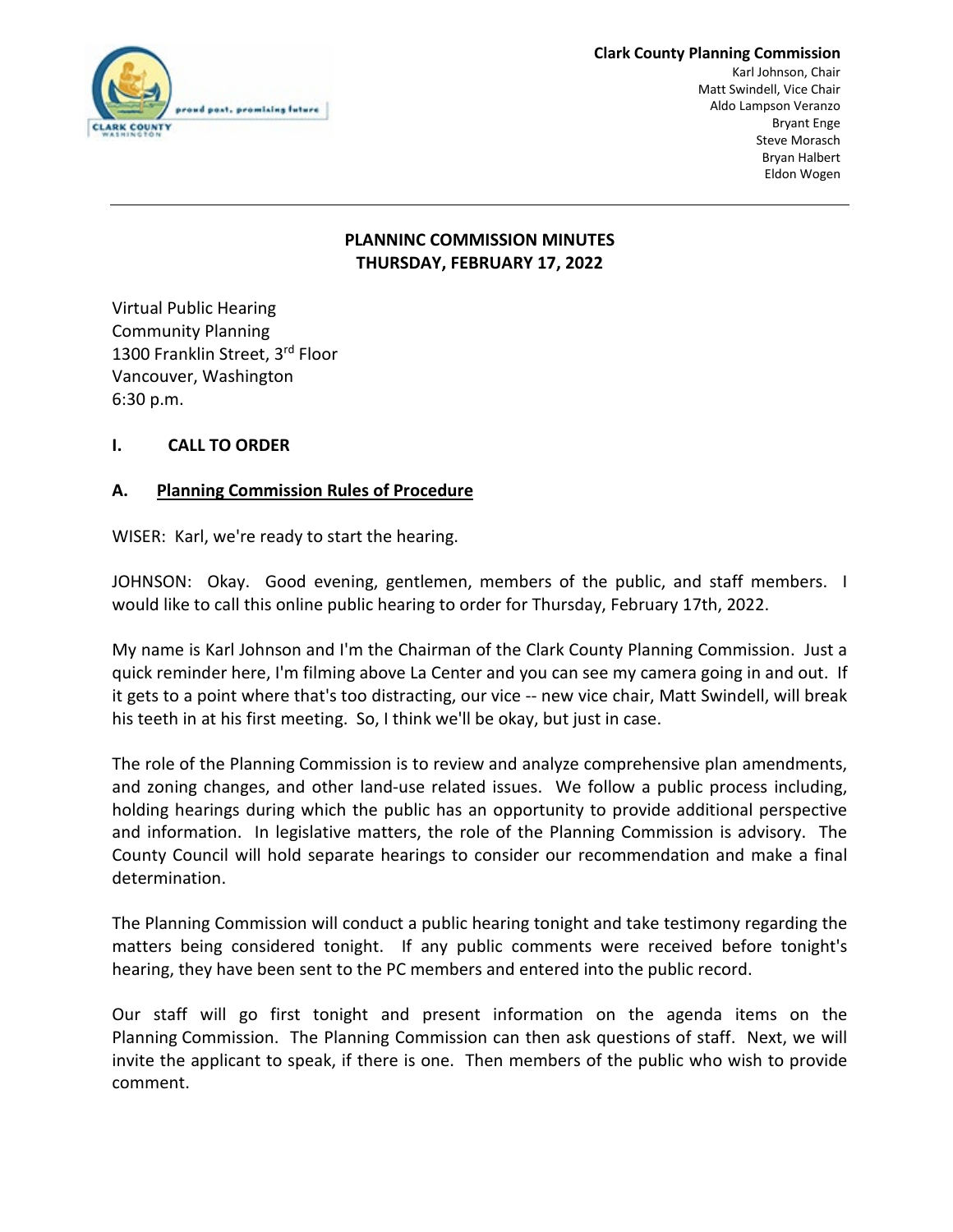When we get to the public comment portion of our agenda, we will provide more detailed information at that time. You will have three minutes to speak and remarks should be directed to the Planning Commission only. Please do not repeat testimony that has already been provided. At the conclusion of the public testimony, we will provide more detailed information at that time. You will also have three minutes to speak and remarks should be directed to the Planning Commission only.

At the conclusion of the public testimony, the applicant may take up to three minutes to respond and the public portion of the hearing will then be closed. Staff may respond to the testimony from the applicant and the public. The Planning Commission will then deliberate and make recommendations to the County Council.

Before we begin tonight's hearing, virtual members of the Planning Commission and staff, please ensure that your microphones are turned off and muted unless you are speaking. Also, remember to turn on your video cameras throughout tonight's hearing. For virtual audience members, you are all muted. You will only be unmuted if you wish to speak during the public comment period.

If any PC members have questions, I will call on each of you individually and you can respond with your questions. I will do the same during the discussion time. When you make a motion, please state your name, and then make your motion. Also, when you second your motion, please state your name and then second that motion.

Conflicts of interest, and these questions are directed to the PC, is there anyone on the Planning Commission that would like to disclose any conflicts of interest before we begin tonight's hearing? Hearing none, we will begin with the roll call of Planning Commission members. Please say I'm here when Sonja calls your name. Sonja, can you please take roll.

## **II. ROLL CALL & INTRODUCTION OF GUESTS**

ENGE: I'm here HALBERT: I am here VERANZO: I am here MORASCH: Absent SWINDELL: I'm here WOGEN: I'm here JOHNSON: I am here

## **Staff Present:**

Oliver Orjiako, Community Planning Director; Jacqui Kamp, Planning Manager II; Christine Cook, Senior Deputy Prosecuting Attorney; Rob Klug, County Engineer; Matt Hermen, Transportation Planner III; Gary Albrecht, Planner III; Sonja Wiser, Program Assistant; and Larisa Sidorov, Office Assistant.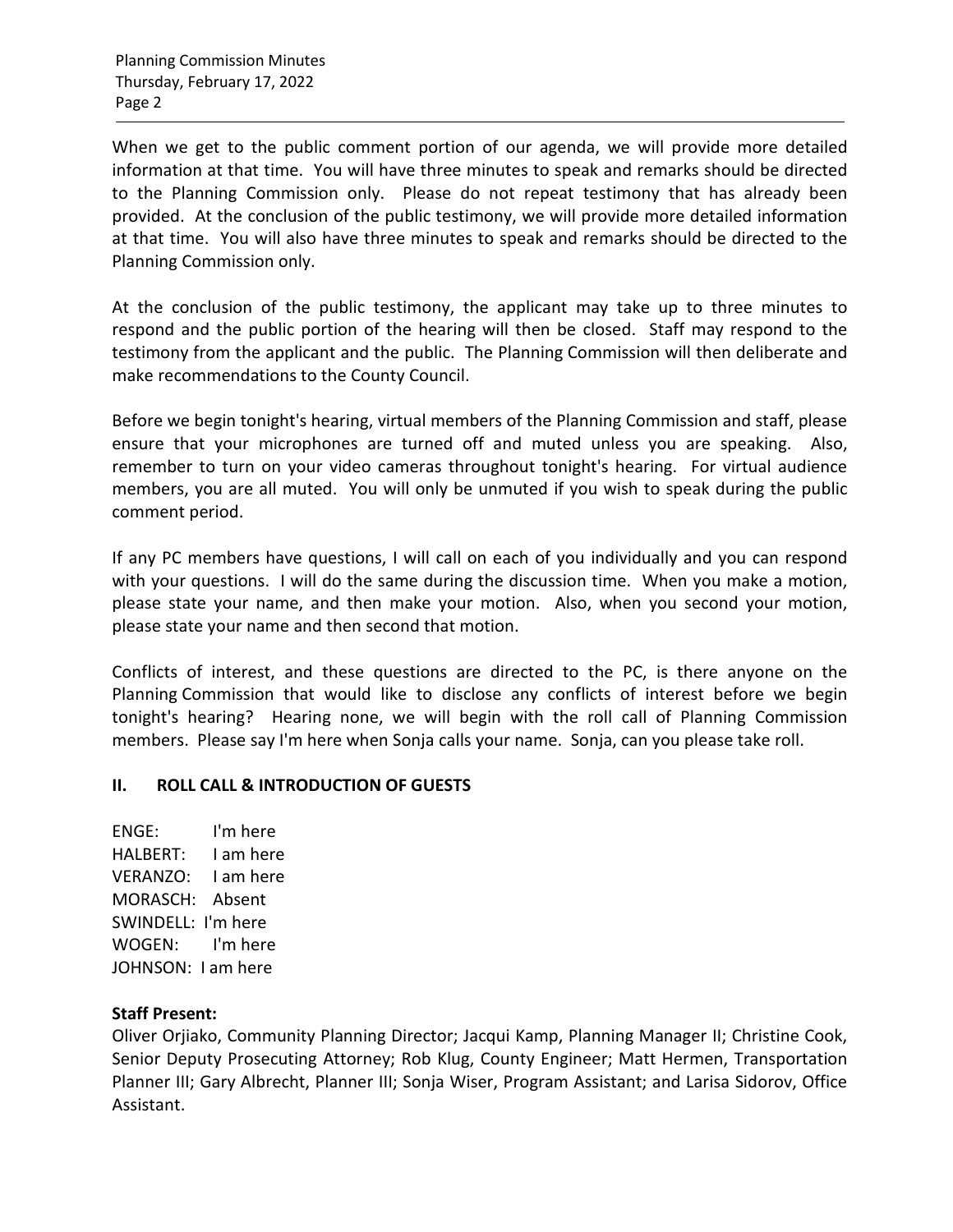#### **III. GENERAL & NEW BUSINESS**

### **B. Approval of Agenda for February 17, 2022**

JOHNSON: We will now take approval for the agenda for February 17, 2022. Can I have a motion for the approval of the agenda for February 17, 2022.

SWINDELL: Karl, this is Matt Swindell. I **MOVE** to approve the agenda for February 17th, 2022.

VERANZO: This is Aldo Veranzo. I **MOVE** to **second** the motion.

JOHNSON: We have heard a motion and second. Sonja, can you please take roll call on the motion.

### **ROLL CALL VOTE**

ENGE: AYE HALBERT: AYE VERANZO: AYE SWINDELL: AYE WOGEN: AYE JOHNSON: AYE

JOHNSON: Sonja, that's what, 6/0?

WISER: That's 6 to 0.

JOHNSON: All right. Thank you. The motion passes.

## **C. Approval of Minutes for December 16, 2021**

JOHNSON: We'll now take a motion on approval for the minutes for December 16th, 2021. Can I have a motion and a second for the approval of these minutes.

HALBERT: Karl, Bryan Halbert here, and I **MOVE** that we approve the minutes as presented for December 16th.

ENGE: This is Bryant Enge. I **second** that motion.

JOHNSON: We've heard a motion and a second. Sonja, can you please take roll call for the motion.

### **ROLL CALL VOTE**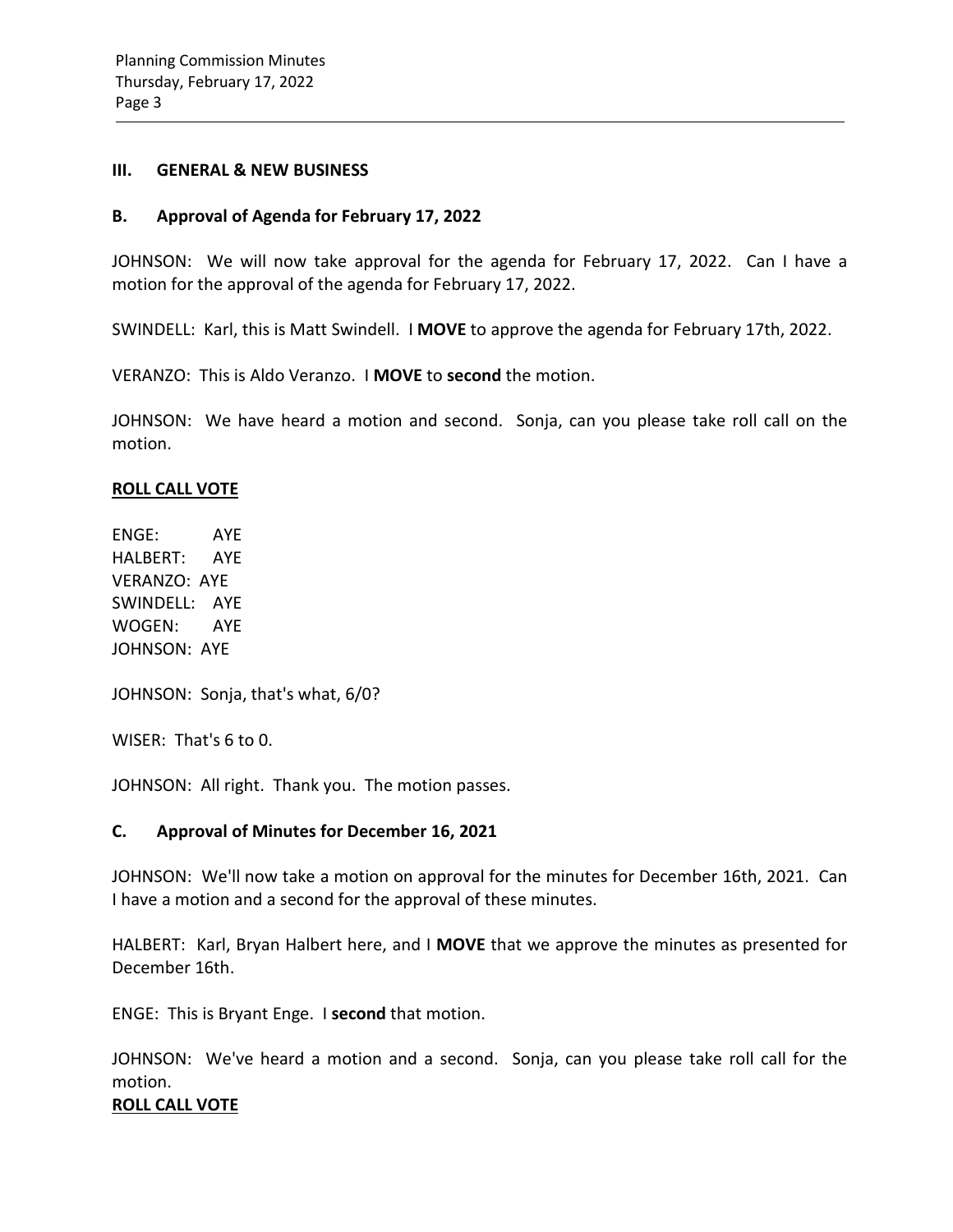Planning Commission Minutes Thursday, February 17, 2022 Page 4

ENGE: AYE HALBERT: AYE VERANZO: AYE SWINDELL: AYE WOGEN: ABSTAIN JOHNSON: AYE

WISER: 5 yes with 1 abstention.

JOHNSON: Motion passes.

### **D. Communications From the Public**

JOHNSON: We are now going to take communications from the public, and this is communications from those items that are not, I repeat not, on tonight's hearing agenda. Sonja, it is your turn to speak.

WISER: Good evening, members of the public. For attendees using their computer or WebEx application, if you would like to speak, please utilize the raised-hand icon. You can do this by clicking the participant button icon, the location of which depends on the device you are using. Staff will only acknowledge those attendees during the public comment period who have raised their hand by selecting the hand icon. When you have finished your comments, you can lower your hand.

For attendees using the telephone, which is the audio only option, you need to press star 3 on your phone's number panel to raise your hand. Please provide your name before making public comment. When you have finished your comment, press star 3 to lower your hand.

Public comments are limited to three minutes per person in order to accommodate all speakers. Again, this portion of tonight's hearing is only for items not listed on tonight's agenda.

Larisa, are there any members of the public with their hands raised wishing to provide public comment?

SIDOROV: There are no one wishing to speak.

WISER: Okay. Karl, we can close the public comment portion of the hearing.

KAMP: Sonja, hold on. Sonja, this is Jacqui.

WISER: Yeah.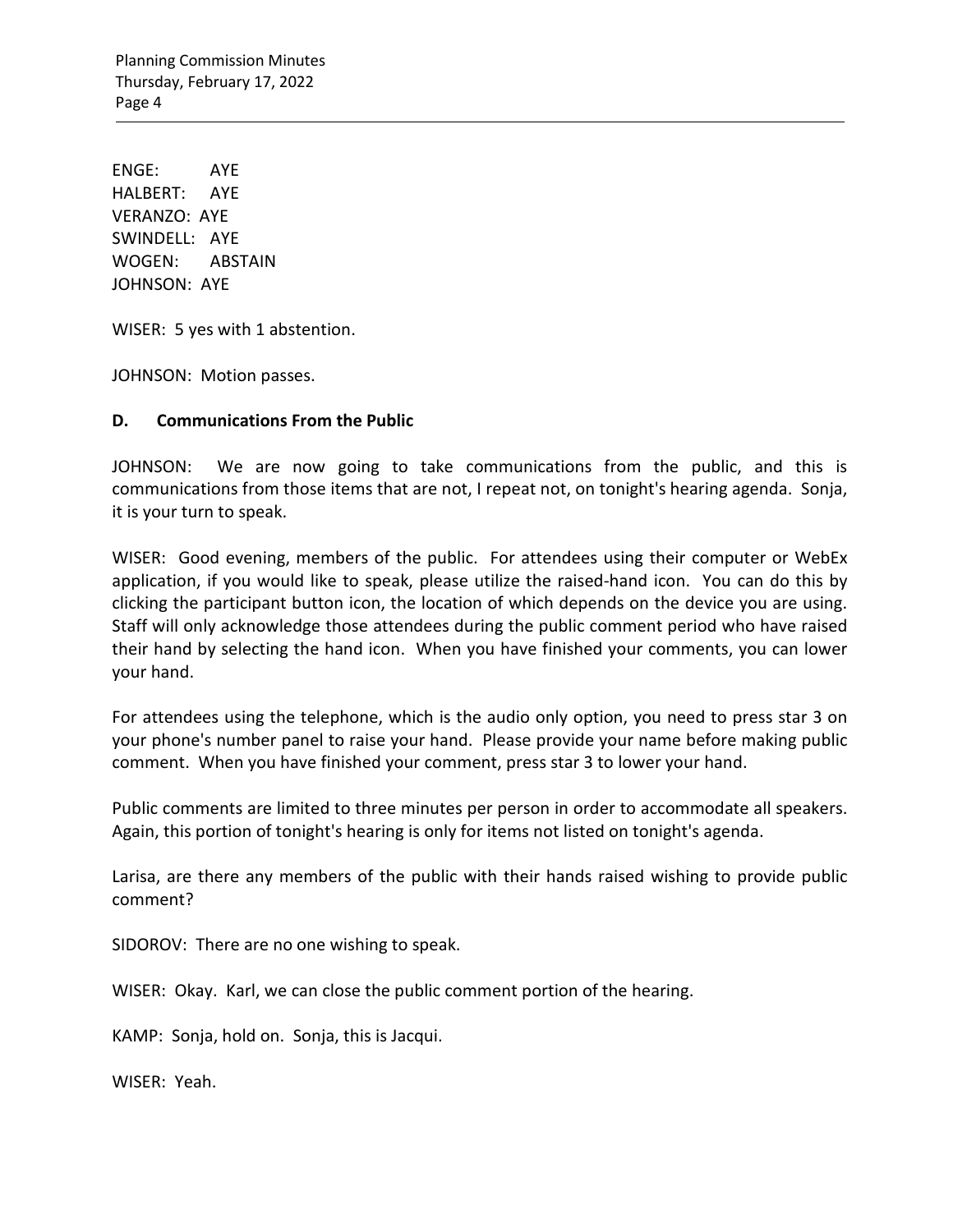KAMP: I do see -- I see one hand raised. Nope, he lowered it.

WISER: Okay.

JOHNSON: Okay. We will now close the public comment and go to the hearing items. The hearing items for tonight, up first is CPZ2021-0013, 179th Street Access Management & Circulation Plan. Matt, are you ready?

## **IV. PUBLIC HEARING ITEMS**

## **A. CPZ2021-00013 – 179th St. Access Management & Circulation Plan**

The 179<sup>th</sup> Street Access Management and Circulation Plan provides a cohesive circulation and access management plan for the study corridor to guide future infrastructure improvements including access locations, intersection control and facility cross-section elements. Adoption of the plan will include amendments to the Arterial Atlas and approval of implementation guidance

**Staff Contact: Matt Hermen, [Matt.Hermen@clark.wa.gov](mailto:Matt.Hermen@clark.wa.gov) or 564-397-4343**

HERMEN: I am. Thank you. Thank you, Planning Commission. My name is Matt Hermen, I'm a Transportation Planner with Clark County Public Works. And joining me on this presentation are the consultants that helped me with this plan -- helped Clark County with this plan, and that includes Amanda Deering, Reah Flisakowski and Chuck Green. Also joining me is Rob Klug, Clark County Engineer. Next slide.

So, the following topics are the ones that I will address during this presentation. Move on to questions and then comments from the public. Next slide, please.

So, the reason why 179th Street Access Management & Circulation Plan is proposed is to promote safety and mobility on the future arterial. Currently, 179th Street from N.W. 11th Avenue to N.E. 50th Avenue is within the Vancouver urban growth area and most stretches of this road is a two-lane rural road. The classification, however, is a principal arterial four-lane with a center-turn lane.

So, in addition to that, there's significant hills and valleys that are necessary to build this road out to its classification and it includes several cuts and fills of those hills and valleys. So, it's absolutely necessary to promote safety and mobility while balancing the infrastructure and utility needs of development in order to promote safety on that corridor. Next slide.

Within this plan, we are guided by a couple of goals and several policies. First and foremost is to optimize and preserve the investment in the transportation system. Over the next several years, the significant amount of investment on the corridor as it recently has been released from the urban holding overlay. The investment in the infrastructure is identified to both promote the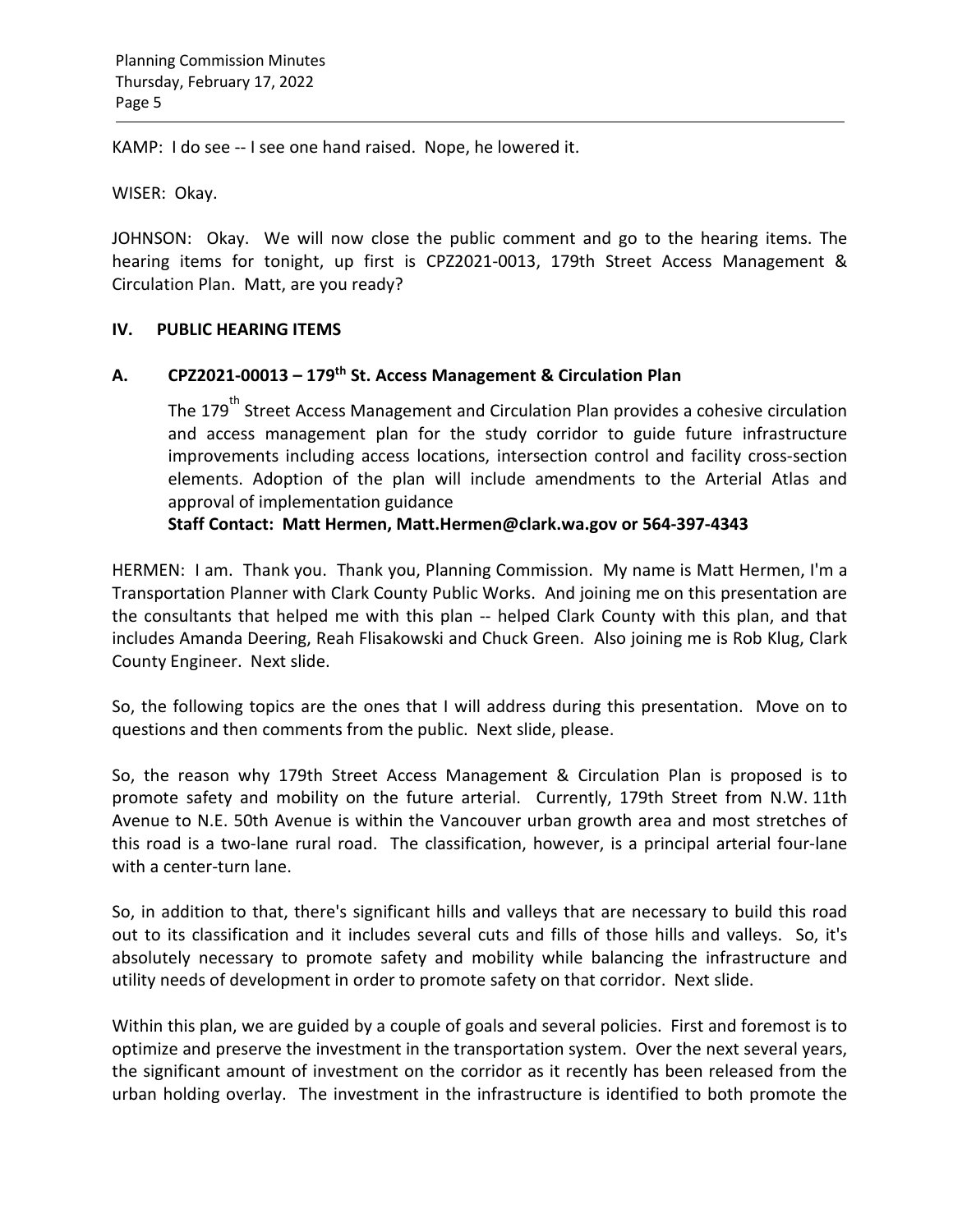community, as well as the long-term investment in the corridor. Next slide.

We want to ensure mobility through that transportation system, that means making sure that access locations are well vetted, well thought out, and efficient transportation can occur with local circulation onto 179th Street. Next slide.

So, as I mentioned previously, this is the Planning Study Area. This is 179th Street corridor from N.W. 11th Avenue on your left and N.E. 50th Avenue on the right. The color-coded streets are identified as arterial classification roads. The different color-coded means: The blue or light blue means that it's a minor arterial; pink is a collector; and the neighborhood circulators are shown as an amber color.

You also see hatch marks on those several roads, those are planned roads. Those have been planned roads in the transportation system and in the arterial atlas since at least 2009. So, again, if you go out and look at the locations, you will probably not see a road. It has been planned but it has not been built. The arterial atlas is a long-range circulation plan so it sets forth future alignments for near the corridors. Next slide.

Within the project, we use several different websites and are interactive. If you can -- if you want to click on these, they will direct you to several important websites. There is a specific interactive project website that is at the top. Next slide.

So, this area, the Fairgrounds Neighborhood, has a long history. 2007 it was added to the Vancouver urban growth area. In 2009 the Mill Creek Subarea Plan was adopted. Along with that Mill Creek Subarea Plan, there was several Arterial Atlas Amendments, a Zoning Amendment, as well as a Comprehensive Plan Amendment. In 2015 the I-5/179th Street reconstruction received funding through the Connecting Washington package.

The Planning Commission asked specific questions about this project in the work session. And to inform you, the design phase is set to begin on the interchange reconstruction in the summer of 2023, constructions will occur in 2027, and then construction will end in 2029. Moving on.

In 2020, there was an urban holding removal which allowed urban level development to occur on this area -- this neighborhood. And then in 2020, a Pedestrian Accessway Code Amendment was adopted by Council. That amendment required pedestrian paths when they to connect to collectors and arterials, when they abut those, and the direct circulation is longer than (inaudible.) Next slide.

There are several different types of intersections throughout this corridor and you can see those on this chart. Starting on the -- from the west to the east, N.W. 11th Avenue, we have stop control. The first signal occurs at Delfel Road and 179th Street, and then signalized at the on and off-ramp. Another signal at 15th Avenue. We have all-way stop control throughout the current corridor. Next slide.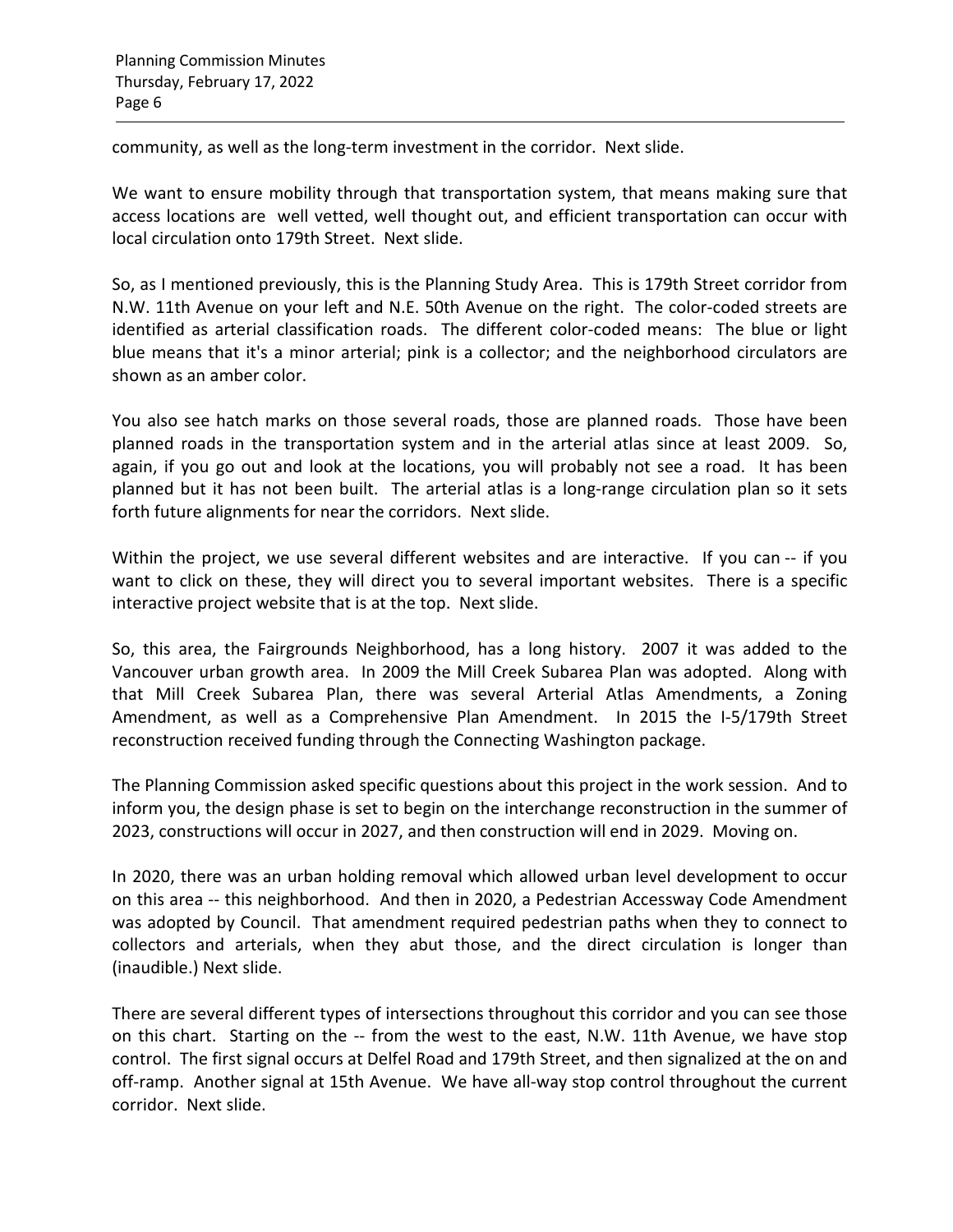Here you're seeing a map and we're going from east to west on here. So, this map is showing 179th Street from 29th Avenue to 50th Avenue. You're seeing several different driveway locations. Those driveway locations are indicated either by boxes or by triangles. Those triangles note whether they have below or above grade, according to the future build-out of 179th Street. Next slide.

Here are the existing driveways from N.E. 29th Avenue to N.E. 15th Avenue. Again, we're moving from east to west here. Additionally, I didn't mention this on the previous slide, but the color-coded land use types are shown here. Yellow and different shades of yellow show residential land uses; commercial showing in red; mixed use showing in the beige tone or the charcoal color; and then, also, residential is shown in purple. Next slide.

And, again, here are the existing driveways on N.W. 179th Street from N.W. 11th Avenue on the left, to the interchange on the right. Next slide. Okay.

Moving on to the hills and valleys piece. In order to bring 179th Street to its principal arterial classification, several cuts of hills are necessary, and fills of valleys are necessary. The existing profile on these maps is shown as a dashed green line. And then the ultimate design speed, which is 50 miles per hour design speed, is shown as the red line.

So, you can see from left to right the cuts that is needed in the current hill and then the fill that's needed in the valley, and this cross-section here is from 15th Avenue to, approximately, 22nd Avenue. Each horizontal line is denoting five feet. Next slide.

Here from 25th Avenue to 37th Avenue, here's where we're seeing a significant amount of cuts and fills that are necessary. From left to right, there's an existing culvert that is below the optimal topography for the 50 mile per hour design speed. So, a significant fill will be necessary. And then, two cuts and most significant fill between 25th and 37th Place. Next slide.

And, again, here's the topology from the BPA power line to 50th Avenue. And you can see the grade elevation difference on this chart as well. I should note that these slides do not include the topology west of the interchange, that topology is fairly well on grade with the 50 mile per hour design speed. It does not have significant hills and valleys that exist on the east side of the I-5 interchange. Next slide.

So, in addition to bringing the corridor up to its classification and the hills and valleys that are necessary, we also have some significant environmental constraints. And these maps, again, we're going from east to west here. You're seeing the wetlands shown in teal color and then streams are shown as a blue line there. So, you can see here's -- between 29th Avenue and 50th Avenue, there's several wetlands and streams in this location. And this is consistent with the previous topology maps that I showed that show those cuts and fills. Next slide.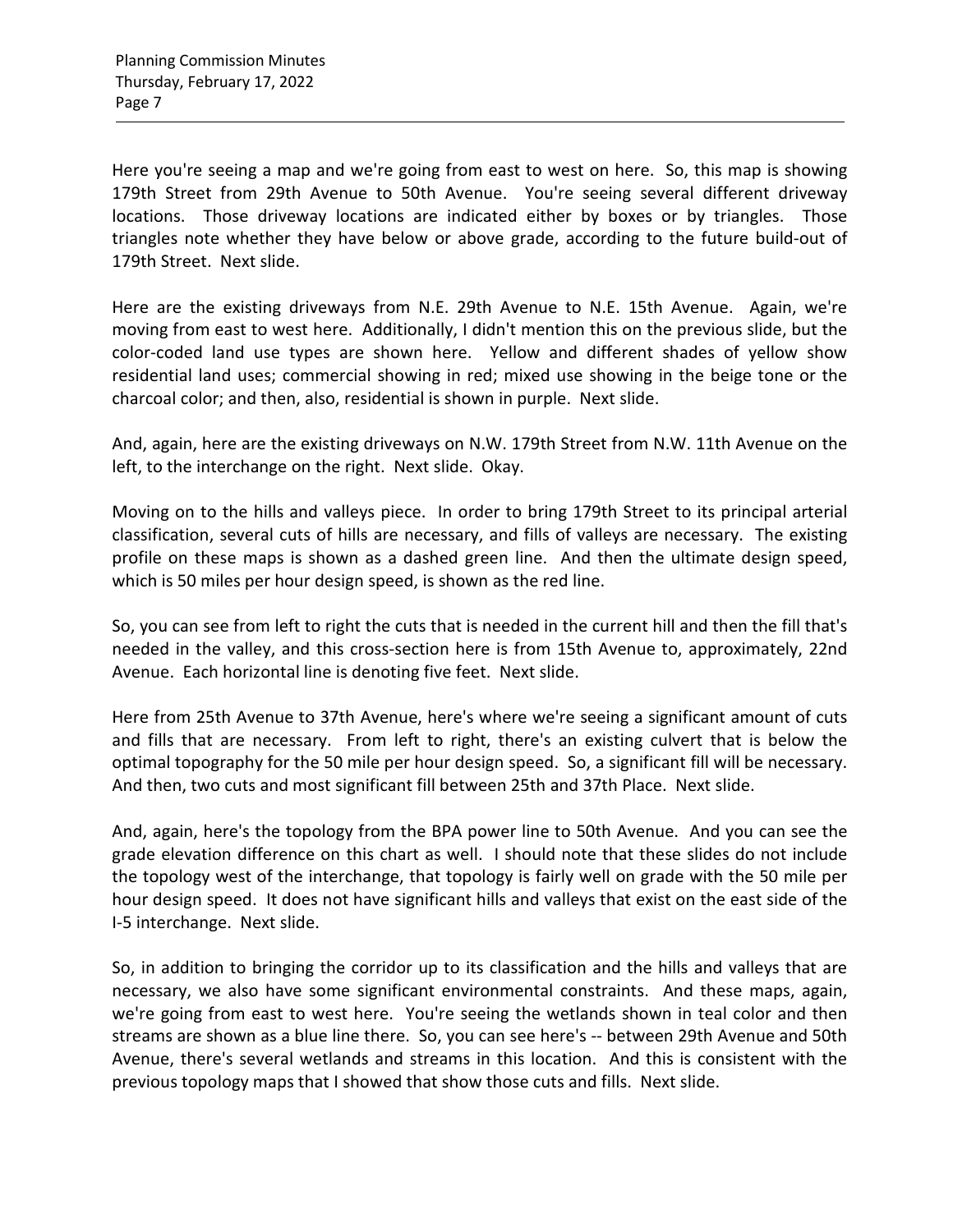And here's the wetlands and streams from 29th Avenue to 15th Avenue. Next slide. Once again, the stream and wetlands from the interchange to N.W. 11th Avenue. Next slide.

We know from past history that most of our collisions occur at intersections. These intersection collisions are both more frequent at intersections and more severe at intersections and we know this from our past history and the collisions that occur there. So, when we are attempting to promote safety along the corridor, it's crucial that we address that intersection safety, and intersection location, in order to provide a safe environment for our residents and visitors. Next slide.

We have several different planned improvements along the corridor. This map here is showing the planned improvements in the next six years. So that includes I-5. I'm sorry. N.W. 179th Street from Delfel Road to 15th Avenue. This project includes a realignment of both Delfel Road, moved further to the west, and then a new extension of 15th Avenue from 179th Street to 10th Avenue.

Additionally, there's an intersection improvements program at 29th Avenue on 179th Street and at 50th Avenue on 179th Street. We're also wrapping up the Whipple Creek Bridge project and N.E. 10th Avenue from 149th to 154th is currently under construction. You're also seeing the hatch marks here, that's denoting what was the urban holding area. Next slide.

So here is a cross-section showing the -- or planned -- I'm sorry -- showing the N.E. 29th Avenue roundabout. This is planned right now. It's moving through design and, yes, it's moving forward with a roundabout design. Next slide. The long-term vision for the N.E. 50th Avenue is a roundabout. There is going to be interim improvements to the 50th Avenue, 179th Street intersection that includes turn lanes. But in the long range, N.E. 50th Avenue and N.E. 179th Street are planned as a future roundabout. Next slide.

So, as I move forward with the proposal in the next couple of slides, I want to show the street classifications here. Major roads are shown on this chart. They include both principal arterials, minor arterials, and collectors. We have three different types of collectors: Ones with center-turn lanes and bike lanes; ones without the center-turn lane and just bike lanes; and then, collectors without bike lanes that have parking in the bike lane place. And these vary from right-of-way width and pavement width, going from more intense to less intense.

Also, worth noting that these street classifications do not provide direct access to driveways. Driveways cannot access any roads directly. Instead, local roads are, as they're accessed connecting them from arterials and collectors to their homes. Next slide.

Here you're seeing the local roads. Local roads are in the forms of commercial and industrial roads, which serve those land uses, commercial and industrial, as well as neighborhood circulators and local access roads. These, all of these local roads do provide that direct driveway access. You can access driveways directly onto these roads. Most folks when they think of the road in front of their home it's a local access road, 46 feet with 28 feet pavement. A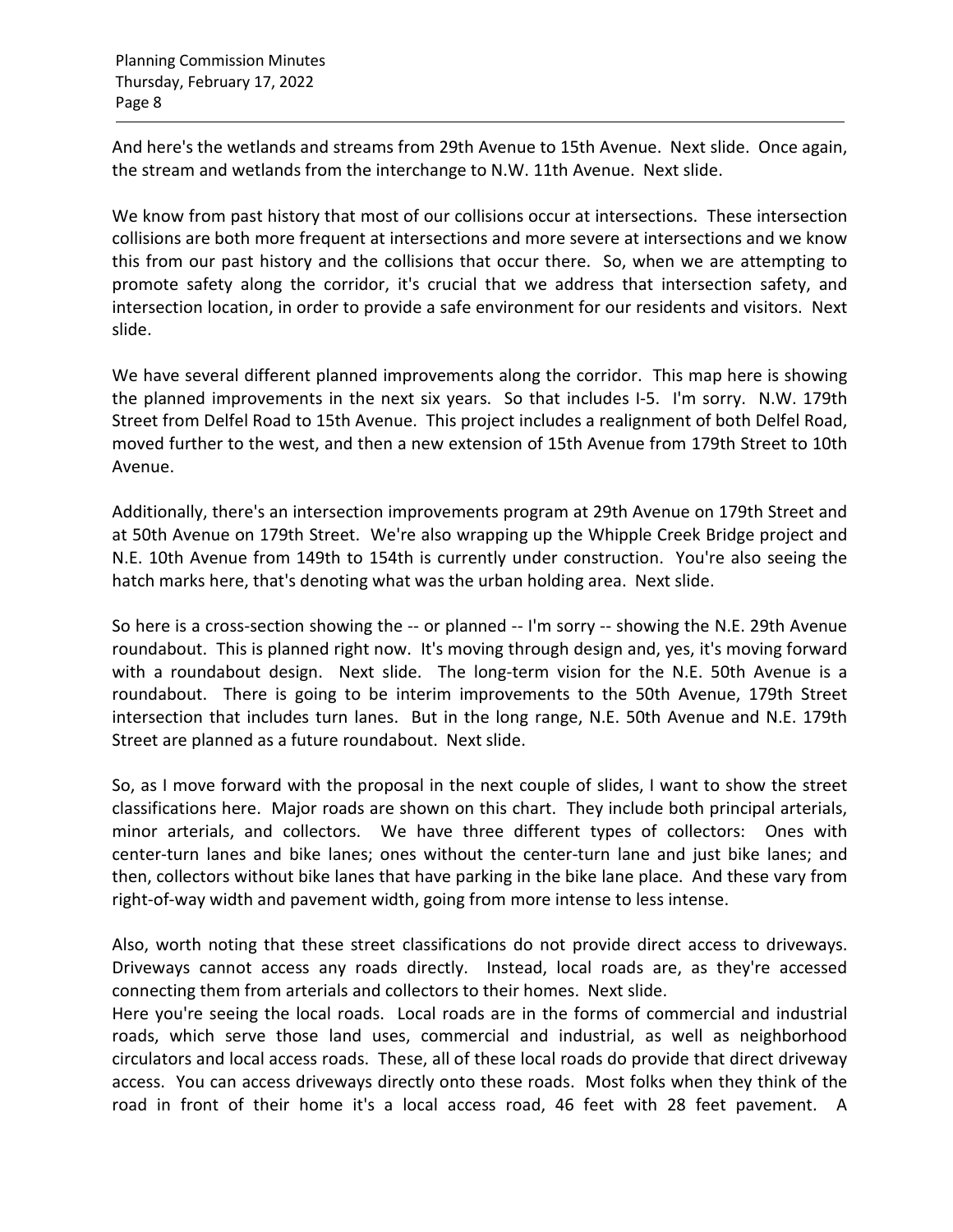neighborhood circulator generally connects those local roads to collectors. Next slide.

So here you're seeing the proposal from the west side, N.W. 11th Avenue to N.E. Delfel Road. You're seeing several different things going on with these maps. The highlighted segments of the road are shown both in yellow, blue, and orange. A yellow highlight means it's an addition onto the arterial atlas, additional planned road. And then you're also seeing the intersection pipes. Intersection pipes are shown as a red dot as a roundabout. A blue square is an internal - is a shared access right-in, right-out.

And I want to make it clear and clarify that these are planned roads. They are built as development occurs by development. They are lines on the map now. If folks choose to never redevelop their property, they will remain as lines on the map. The arterial atlas is a guide for future transportation system. It is built as development occurs.

I will note there has been a change to this proposal. N.E. 2nd Avenue is -- Larisa, can you go to the next slide. So, there was a temporary use permit that was issued in 2021. We generally don't check temporary use permits with long-range transportation plans, but this temporary use permit is directly across from N.E. 2nd Avenue. And throughout -- through their temporary use permit, they did a delineation of critical areas and discovered that there's a wetland and stream that cannot be crossed, at our suggestion. So, the change of intersection type was changed from a roundabout to a right-in, right-out, and we eliminated the neighborhood circulators because of the critical area that would be impacted from the future road. Next slide.

Here is the proposal from the intersection to 29th Avenue. Again, you're seeing changes to the arterial atlas that are highlighted on the road segments. Realignment of the future 15th Avenue extension is shown based on the design, as well as a roundabout in the middle of that segment to access the commercial property to the south and the mixed use property to the north.

You'll also see in that future roundabout at, approximately, 12th Avenue on 179th Street this again accesses commercial property to the south and then the roundabout at 15th Avenue. The triangles, the orange and black triangles, are denoting interim access and then will be switched to emergency access only when property is served by the local roads. So that emergency access only is basically on the ground. It's a gate that has a lock that can be accessed by the first responders. Again, the shared access right-in, right-out, are shown as the blue square.

And then, we also wanted to make a change to this section on the future neighborhood circulator to the north and align it more on the property line to avoid impact to the wetlands. Again, you're seeing the future roundabout at N.E. 29th Avenue shown as a red circle. Next slide.

Here is the proposal from N.E. 29th Avenue to N.E. 50th Avenue. There is a future neighborhood circulator that runs east/west on the north of 179th Street. We want to connect that to 179th Street with a right-in, right-out access; so, a proposed addition of a neighborhood circulator is on this map. As well as a future roundabout at approximately 37th Avenue that would connect a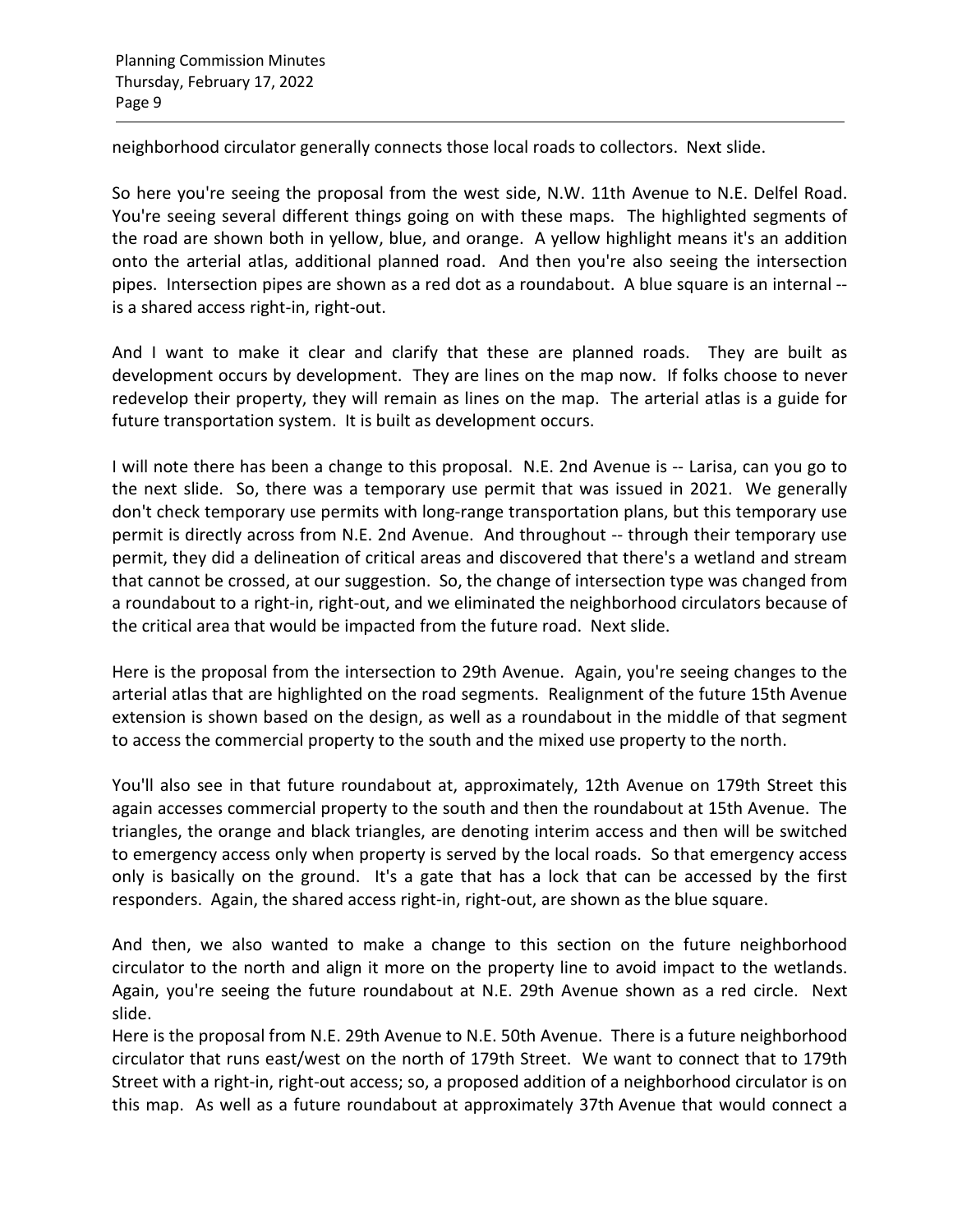future collector to the collector classification of N.E. 174th Street on the south. This collector - two collector connection is necessary in order to distribute trips and provide the neighborhood more direct access to 179th Street.

You can also see on our plans how we considered the wetlands and the basic peninsulas of land within those wetlands that have the local road circulation. We're also proposing realignment of the road to align more with Woodbrook PUD permit approval. And then the addition of several neighborhood circulators that have more direct access onto 179th Street through a future roundabout and then right-in, right-out access. And I will note that that purple hexagon is new that you're seeing, that is a full access in the interim, but will be converted to a right-in, right-out when the local road circulation is built out and N.E. 179th Street is improved to its full classification. You're also seeing a future roundabout at N.E. 50th Avenue. Next slide.

In addition to the street circulation, we also wanted to plan for pedestrians, as well as wildlife that we share the land with. You're seeing here pedestrian access onto 179th Street, both on the south side of 179th Street. This is N.W. 179th Street. And then very faintly, there's a purple -- or I'm sorry -- a pink dotted dash line that is a trail connection. Next slide.

Here you're seeing the wildlife corridors from the interchange to N.E. 29th Avenue, as well as the pedestrian connectivity from on the commercial property close to the interchange. Those wildlife refuges will serve as corridors that wildlife can cross so they avoid direct impact and direct crossing with 179th Street. So, if it's a culvert, it will be expanded to include animals that walk instead of swim. Next slide.

And here you're seeing the wildlife corridors that we're proposing from N.E. 29th Avenue to N.E. 50th Avenue. These wildlife corridors I should note are also intended to remind Clark County staff in our design to include these wildlife corridors in the ultimate design of 179th Street. Next slide.

So, the approval process, we've issued the final draft report in January of 2022. The SEPA process occurred that same month in January. We did -- we held a public open house on January 27th. There was a Planning Commission -- I'm sorry. Work session, I should say, on February 3rd and then the hearing tonight. Your recommendation will be forwarded to Clark County Council, who will have a public hearing on March 15th. Next slide.

With that, Clark County Public Works is recommending approval of the Arterial Atlas Amendments to implement the 179th Street Access Management Plan & Circulation Plan.

JOHNSON: Thank you. Thank you, Matt. Does the Planning Commission have any questions of staff? I will call each PC member one at a time to ask you. Just a second here, I have to switch here to my grid. Bryant Enge.

ENGE: No, not at this time.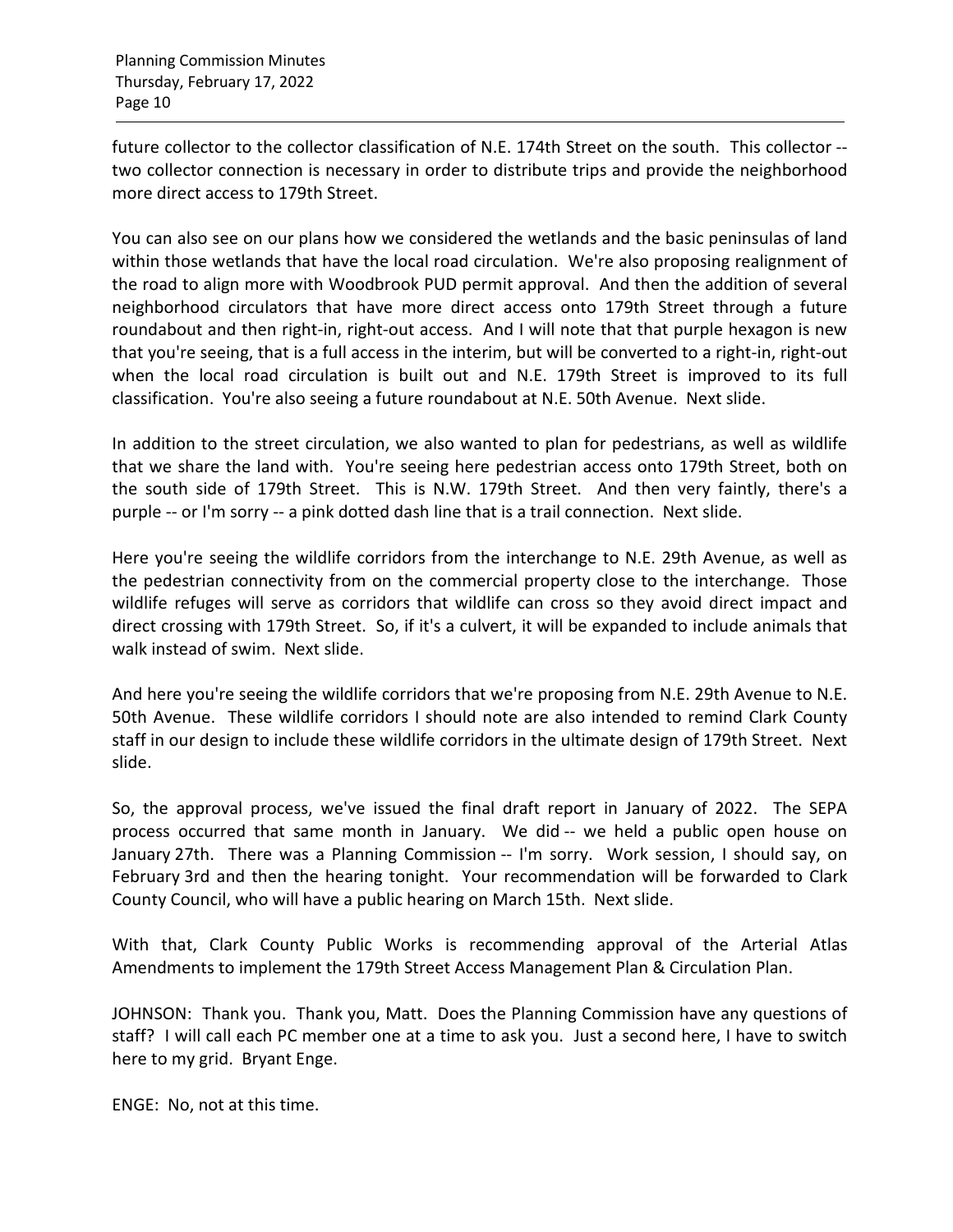JOHNSON: Thank you, Bryant. Bryan Halbert.

HALBERT: Yeah, Matt. Bryan Halbert here. Hey, a couple of comments by the public have been about the SEPA non-project status. Could you address that a little and explain to us why it's a non-project SEPA.

HERMEN: Sure. So, the implementation of this plan is amendments to the arterial atlas. Amendments to the arterial atlas are, for lack of a better word, lines on a map. We -- this planning project is not on the ground. We are not moving dirt. We are not touching any land. It is not a project. It is a non-project action. It is a policy action that is reviewed by Council.

HALBERT: Yeah. Thanks, Matt. And then, kind of a question. Some of the comments were about the environmental concerns on Mill Creek and, I think, Mill Creek was just a little east of 50th Avenue; is that correct? And is it possible to go back to Slide 22, which I think shows Mill Creek near the interchange near the roundabout.

HERMEN: Larisa, thank you.

SIDOROV: Which one was that?

HALBERT: 22. Slide 22. I think you're on 28 right now. The aerial view of Mill Creek and I know that -- whoops, go back, go back to 22. I know like you said these are lines on a map currently, but maybe -- was this an intersection that is in the planning stages right now?

HERMEN: This is. This is currently in the planning stages. Our design team is working on this. It's interim improvements and future roundabout design. This is also the border of the urban growth area, N.E. 50th Avenue separates urban on the west and rural on the east.

HALBERT: And then some of the concerns have been regarding the environmental aspects of Mill Creek and by this aerial is that -- could that be perceived as a bridge over Mill Creek?

HERMEN: Yeah. It will -- on the eastern end it will be, yeah. In what form, I'm going to have to defer to my engineer to know whether it's a culvert or a bridge, open air bridge. I don't know that.

HALBERT: And will there still be time to, you know, fully address the environmental concerns of Mill Creek and the ability for wildlife to, you know, not just get through there but thrive and --

HERMEN: Yeah. The environmental concerns are conditions of -- the roundabout design are not factored into this proposal. Those are addressed during the SEPA process and the environmental analysis of the intersection improvement, the actual construction.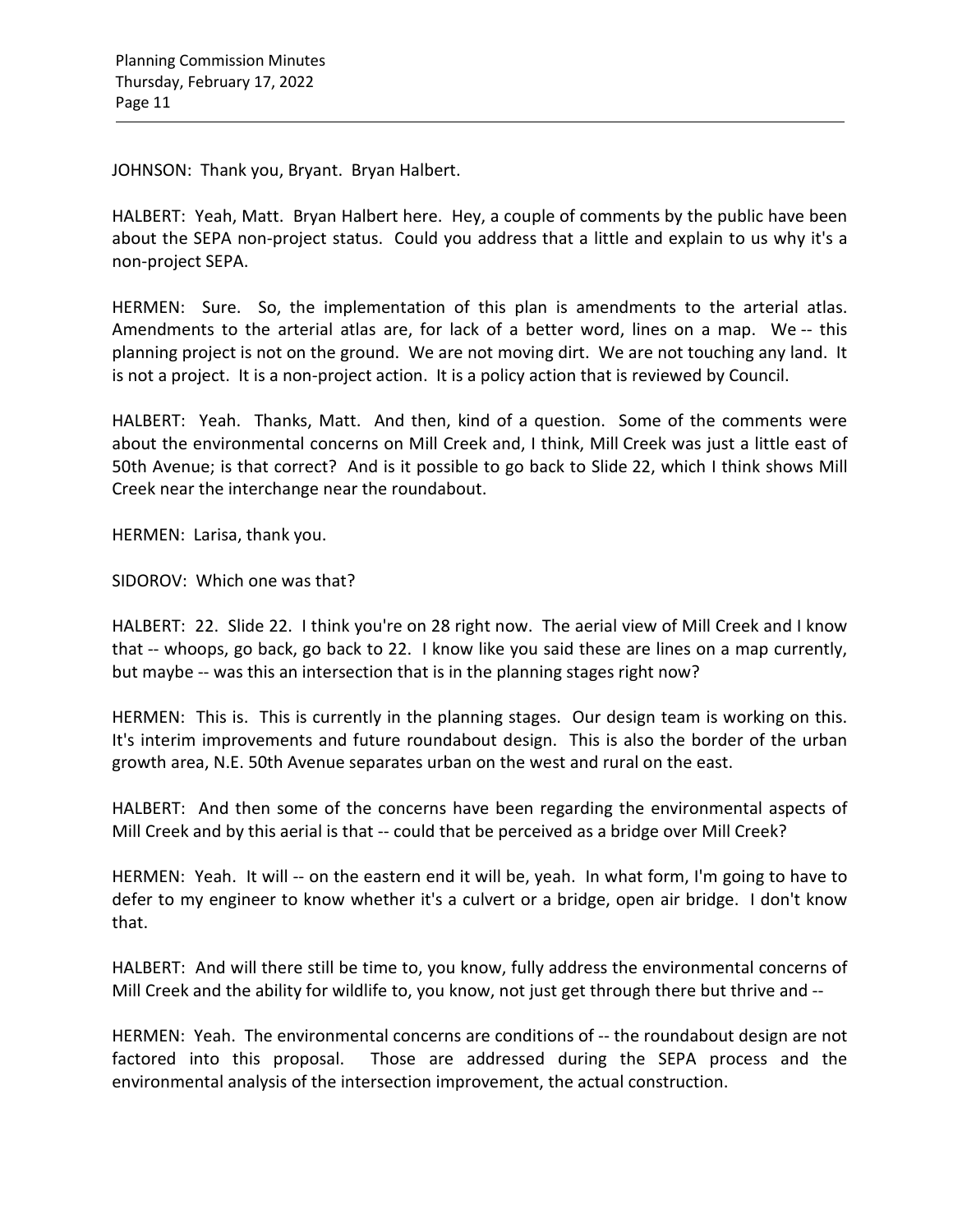HALBERT: Right. Okay. So, for each of these roundabouts, then a SEPA will be published and there will be more chances to make sure that where we're responsible with places like Mill Creek, and I know there was quite a few wildlife corridors that you showed, each one will be addressed separately and not left out of the planning process.

HERMEN: And that's an important thing to note. Not only will the capital projects be addressed by Clark County as it progresses in the design, but for the land development that's addressed by development in their SEPA process.

HALBERT: Great, Matt. Yeah. I think the team behind you that's put this together have done an amazing job of looking at a lot of constraints and I know there's been a lot of comments from the landowners in the area regarding access and in and out movement and it really seems, you know, taking it all very seriously and into consideration, but you and your team have done a great job.

HERMEN: Thank you.

JOHNSON: Okay. Aldo Lampson Veranzo.

VERANZO: No questions at this time. Thank you, Karl.

JOHNSON: Thank you, Aldo. Matt Swindell.

SWINDELL: Matt, just to kind of go along with what Bryan was asking. He stole all my good questions there, but great questions, Bryan. How many different agencies are looking at this project? I mean, we're not doing this in a vacuum. There's a lot of different agencies looking at this thing; right?

HERMEN: So, the Washington State Department of Transportation has jurisdiction over the interchange reconstruction project. That is critical. We have been coordinating on a, oh, boy, weekly basis with the DOT and we have a very good relationship to coordinate their project and their construction timeline with ours.

In addition, this planning process has a Technical Advisory Committee that included folks from WSDOT, as well as the City of Vancouver as it's inside the City of Vancouver urban growth area. Additionally, we reached out to our utility providers so Columbia District Wastewater Treatment, as well as the PUD because providing utilities is a part of the street reconstruction.

The input that we received from the utility providers was excellent in terms of how to locate utilities in a roundabout. It provided us with greater insight so that we can work with them in the ultimate design of 179th Street.

SWINDELL: Great. Thank you.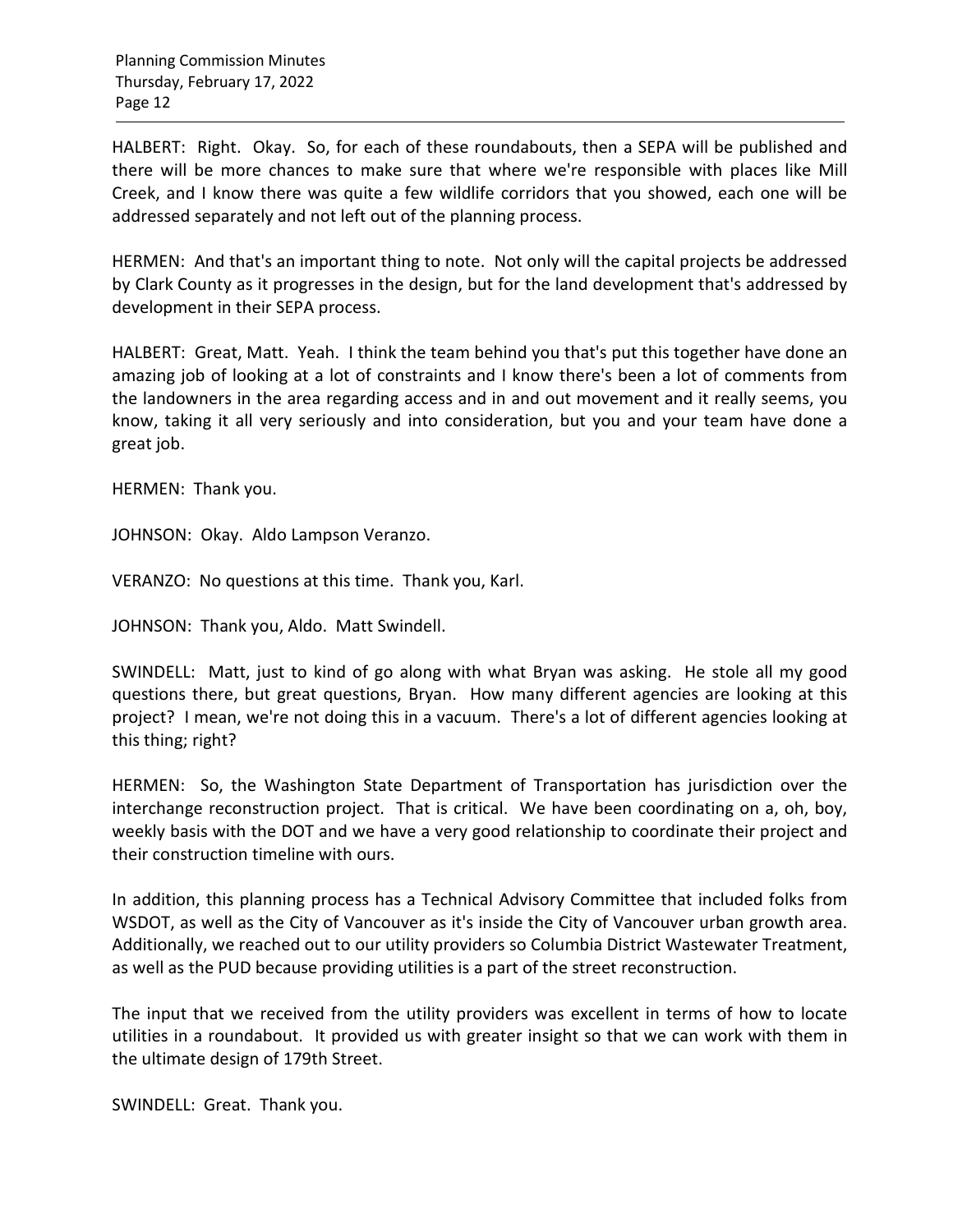HERMEN: And I should mention, we've also coordinated with the Amphitheater and the Fairground for event traffic on this corridor.

SWINDELL: Thank you, Matt. Appreciate it.

JOHNSON: Eldon Wogen.

WOGEN: So, Bryan touched on a couple of my questions. So, a couple of the public mentioned about the Mill Creek fishery being impacted and I know this isn't a project yet, but does County staff believe that the fishery will improve?

HERMEN: I can't answer that, but I can ask. Rob Klug might have -- might be able to answer that in greater detail.

KLUG: Good evening, Planning Commission. This is Rob Klug. I'm the County Engineer. I don't have an exact answer for you because some of this is in the future, but anything that we're doing as we move through and improve locations, we bring the culverts and other features up to full standard. And so, where there are non-fish passable culverts, we are designing a road to accommodate a full fish passable culvert.

There are requirements for how large that culvert is and everyone we've been putting in, is very significantly larger than the existing one that was taken out. There are also locations where we make a decision to put a bridge in instead of a culvert for a variety of reasons.

And actually, if it's all right, I'd like to ask Chuck Green and the team from OTAK to talk in a little more detail because they've been working on the detailed design of 29th and 50th. So, Chuck, or somebody from your team, would you like to talk about that?

GREEN: Yes. A couple of things. One is both the 29th -- actually several of these intersections are currently in their planning and design phases. I think it was about three weeks ago, there was a public open house along the corridor for this plan, but also some of the intersection improvements that are currently being considered.

One thing that's pretty clear in both the 29th and 50th roundabouts is we want to, and actually under environmental regulations, we need to actually improve that passage because we can't plan or put in a blockage for fish passage or even potential fish passage. So, in all these cases, those crossings, and the one you see on screen here is one of the examples of that, will be improved and there, we'll make sure that there's not a blockage of any of the stream or riparian habitat as it goes across 179th.

WOGEN: Okay. Thank you. No more questions.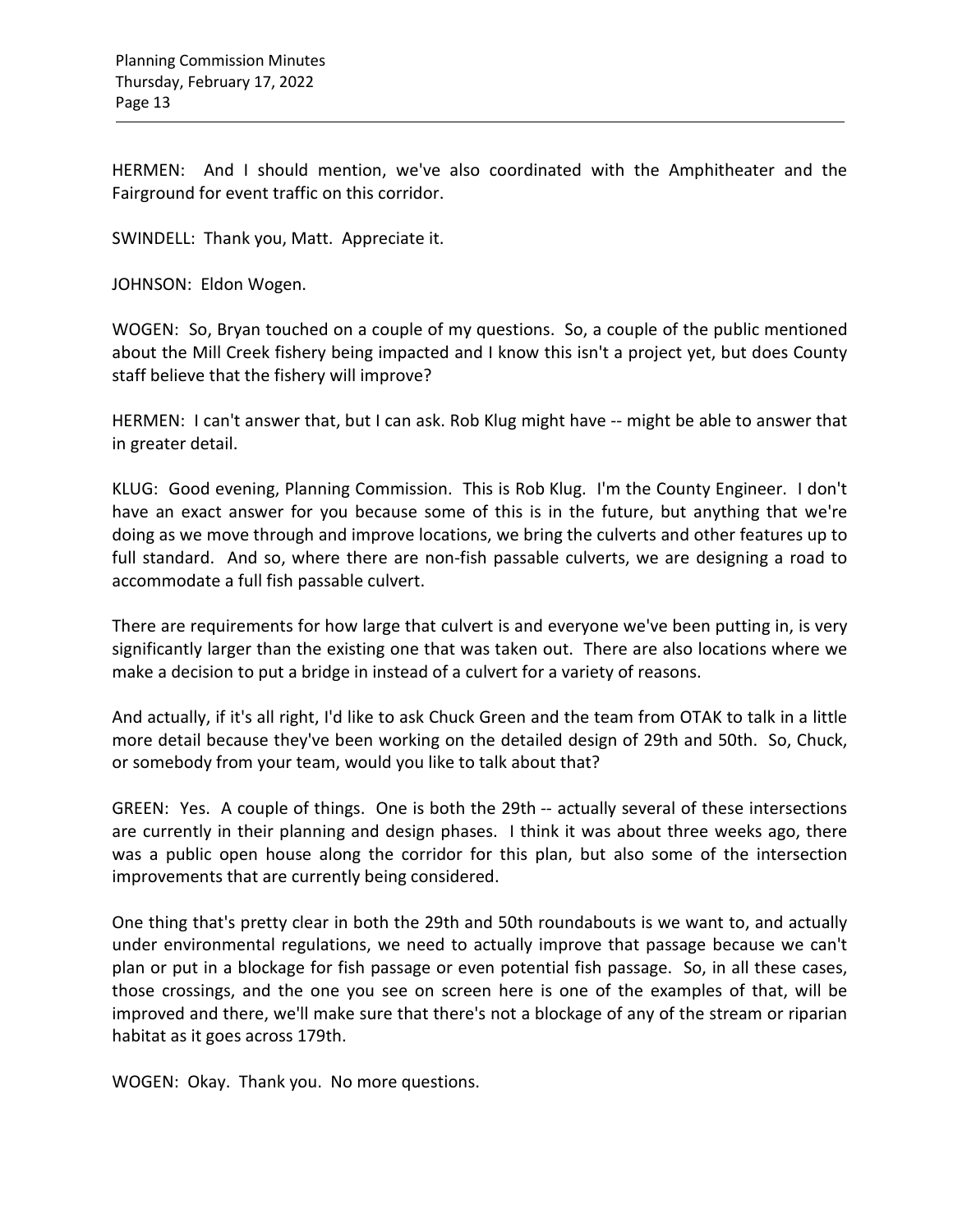JOHNSON: Okay. Good job, Matt. Appreciate all the information. Appreciate also the information that you came back when me now and when we had our work session. So, there's no applicant with this proposal. We are now going to open the hearing for public testimony.

### **Public Testimony**

JOHNSON: I'll begin with a summary of the public partition process for the public to understand how to participate in tonight's hearing. To be a party of record, you must first submit written testimony before, during, or prior to the close of tonight's hearing, or provide oral testimony at the public hearing, or request in writing to be a party of record.

No person shall be a party of record who does not furnish their full name, e-mail address or Post Office mailing address. If written comments were received prior to February 17th, 2022, they were submitted to the PC members and posted on the Planning Commission website. We will now take oral public testimony as we did earlier this evening. Sonja, it is your turn to speak.

WISER: Thank you, Karl. Larisa, you've shown the instructions on the screen. Thank you. If anyone from the public would like to comment on this proposal, now is your opportunity.

You need to let us know that you would like to be called on, either by clicking the raised hand symbol at the bottom of the list of participants on your computer screen or pressing star 3 on your phone's number panel. Staff will unmute you if your hand is raised when it's your turn to speak. Public comment is limited to three minutes. You can raise your hand now.

Larisa, are there any members of the public wishing to speak?

SIDOROV: Yes, I see -- I see Jim Byrne. I will unmute you.

HOLLEY: Spell their last name, please.

SIDOROV: Jim Byrne.

WISER: Can you spell it for her.

SIDOROV: Jim, for some reason I can't unmute you.

JOHNSON: We can't hear. Cindy, can you hear at all?

HOLLEY: No.

JOHNSON: Okay. Can we ask whoever it is to speak up, please, whoever is speaking?

SIDOROV: Can you guys hear me now?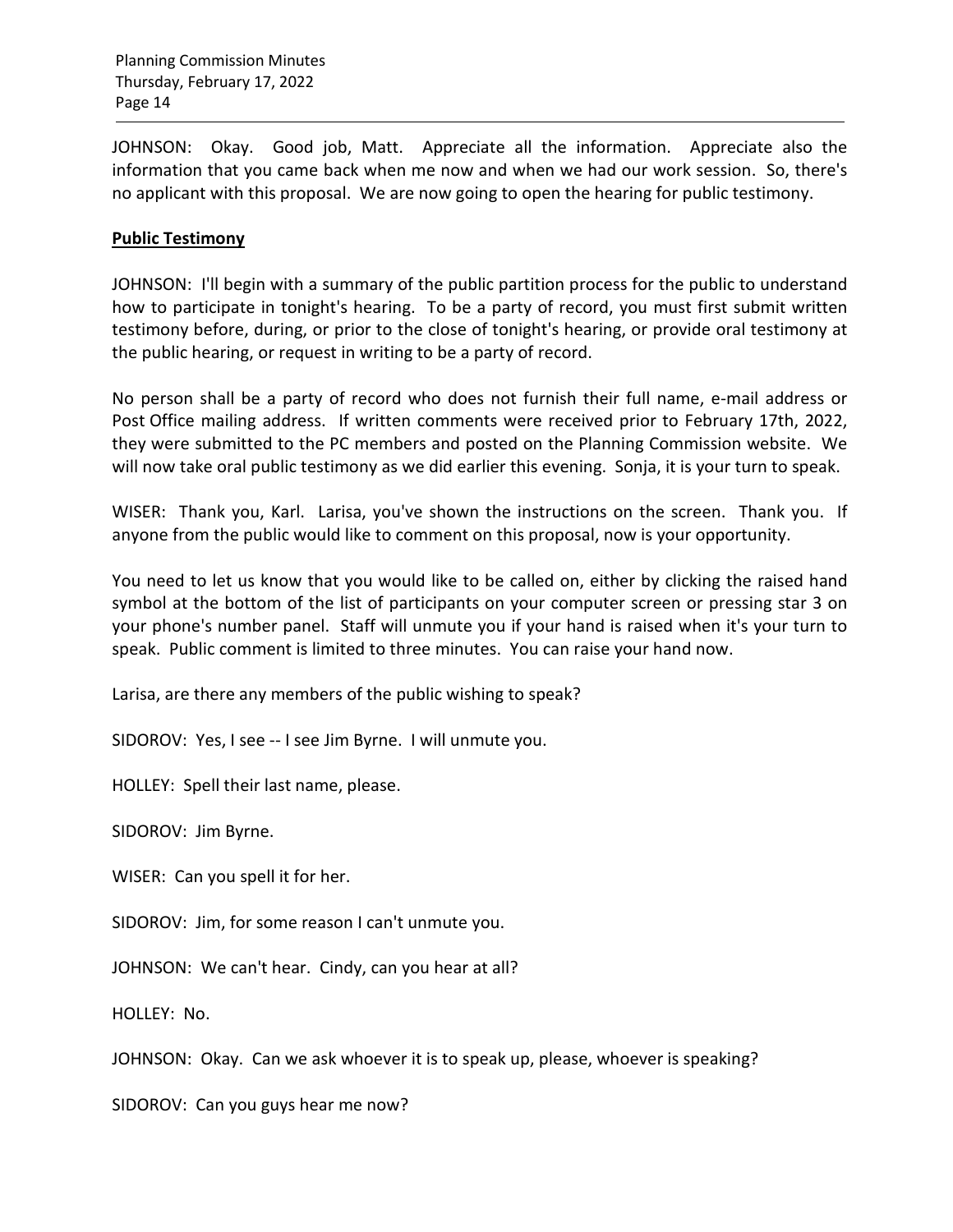WISER: Jim Byrne, can you hear us? Cindy, his last name is B-y-r-n-e, but I don't think he can hear us.

KAMP: Larisa, this is Jacqui. You're having issues being able to unmute him?

SIDOROV: Yes.

KAMP: Did you try if you -- there we go.

WISER: Okay. I unmuted him. Jim, can you hear us? We can't hear you.

SIDOROV: He has a bad connection.

WISER: I think he has a bad connection. Jim Byrne.

BYRNE: Yes.

SIDOROV: Can you please speak up. He's muted again. We can go on to the next one and we'll come back to Jim. I have Dean. Dean, I will go ahead and unmute you now. Dean, can you hear us? Dean Hergesheimer.

HERGESHEIMER: Hello?

SIDOROV: Yes, we can hear you.

WISER: Yes.

HERGESHEIMER: You got me now?

JOHNSON: There you go. We can hear you, Jim. Go ahead.

HERGESHEIMER: This is Dean Hergesheimer.

JOHNSON: Go ahead.

HOLLEY: Can you spell your last name, please.

HERGESHEIMER: Yes. It's H-e-r-g-e-s-h-e-i-m-e-r. My address is in the record. I have written testimony. I can give that to you if you'd like it now.

WISER: Yes, she would.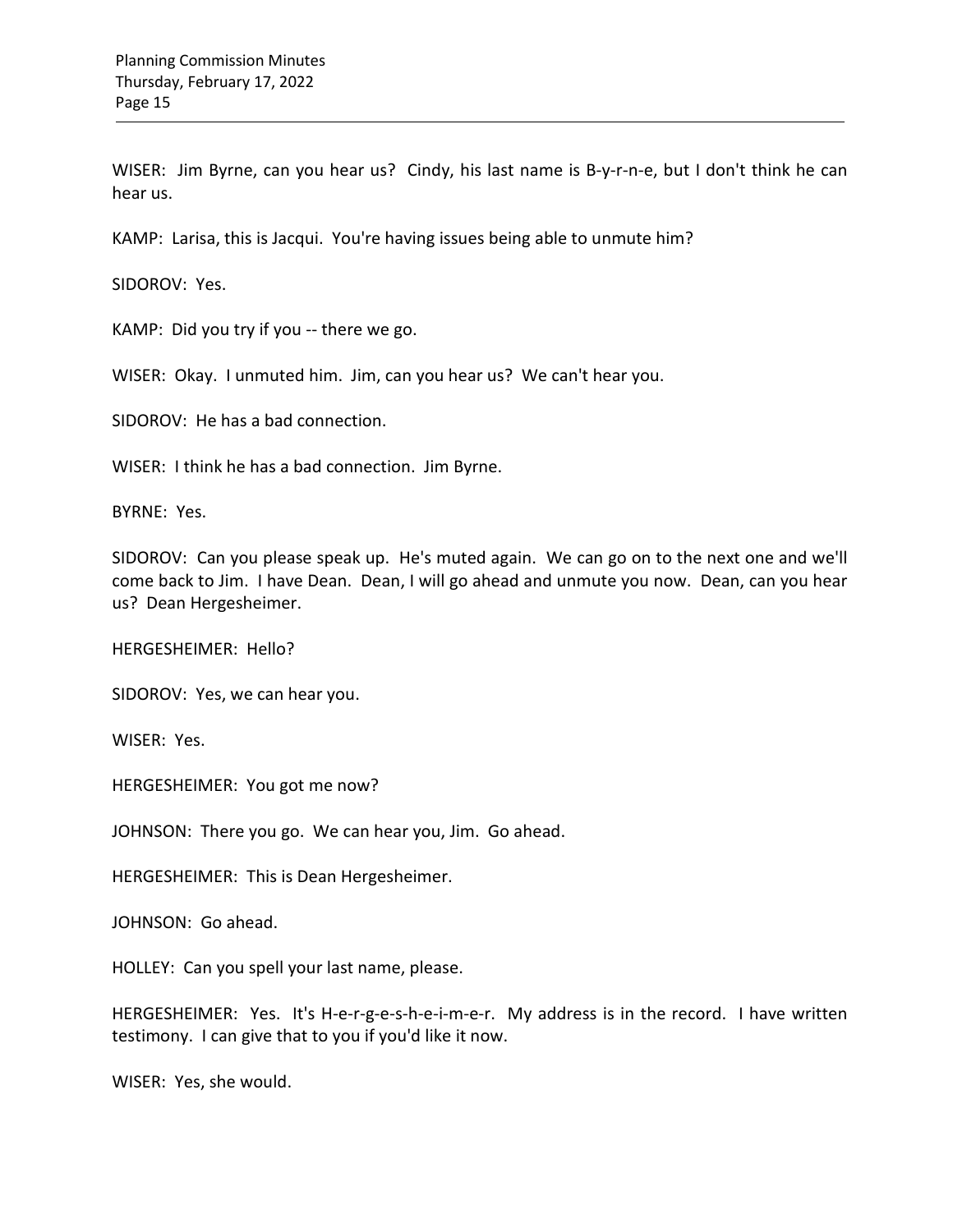HERGESHEIMER: Okay. 4404 N.E. 174th Street, Vancouver, in this area. Do you want my e-mail? It's dljhg@msn.com.

JOHNSON: Okay. Go ahead.

HERGESHEIMER: All right. I think my neighbors, three of them, have yielded their speaking time for my purpose. Is that understood at this point?

JOHNSON: Each speaker gets three minutes so, yeah, you'll get three minutes. Go ahead.

HERGESHEIMER: Then I have three neighbors who notified that they were yielding their time so I could speak longer.

JOHNSON: As the Chair, I'm going to limit, so go ahead and tell me what you're going to say, but we're not -- you're not -- we don't have it. And correct me if I'm wrong, Chris, if you're out there, we don't allow to lump up so you're saying you'd get nine minutes; is that it?

COOK: Yeah. This is Chris Cook, Senior Deputy Prosecuting Attorney, and the time is limited to three minutes. There's no aggregation of time.

JOHNSON: Thanks, Chris. So, you got three minutes. Go ahead.

HERGESHEIMER: Well, okay. I'll try to be quick. As I understand the mapping that's been laid out there, I'm concerned with 174th Street, the Mill Creek neighborhood in particular, since that's where I live. 174th Street is a designated collector as it's been for years. If I understand the map, the 39th Avenue connection between 174th and 179th formerly was a neighborhood circulator. The map now suggests it's going to be a collector.

Also, there's a proposed additional collector at what would be 45th Avenue. So, the plan that's being proposed has three collector roads designated. I understand that a collector road has a capacity to service 1,200 plus lots each. In my written testimony, I provided information where I did a what they call a vacant lands, buildable lands analysis. And I believe this Mill Creek neighborhood will only have about 680 lots in total when built out. I do not understand why we have road capacity for like 3,800 lots being planned here.

The other concern is one of those goes right down my east property line between me and two of my neighbors. As I understand, a collector does not allow direct driveway access and so the road doesn't serve the abutting property except by, maybe, a street intersection and then you wind up with double fronted lots.

Basically, I do not believe there is a need for that kind of road capacity to serve a small neighborhood. It's way overbuilt and that translates to high capital costs, traffic impact fees, all those costs, additional pavement, all those things will result by overbuilding the amount of roads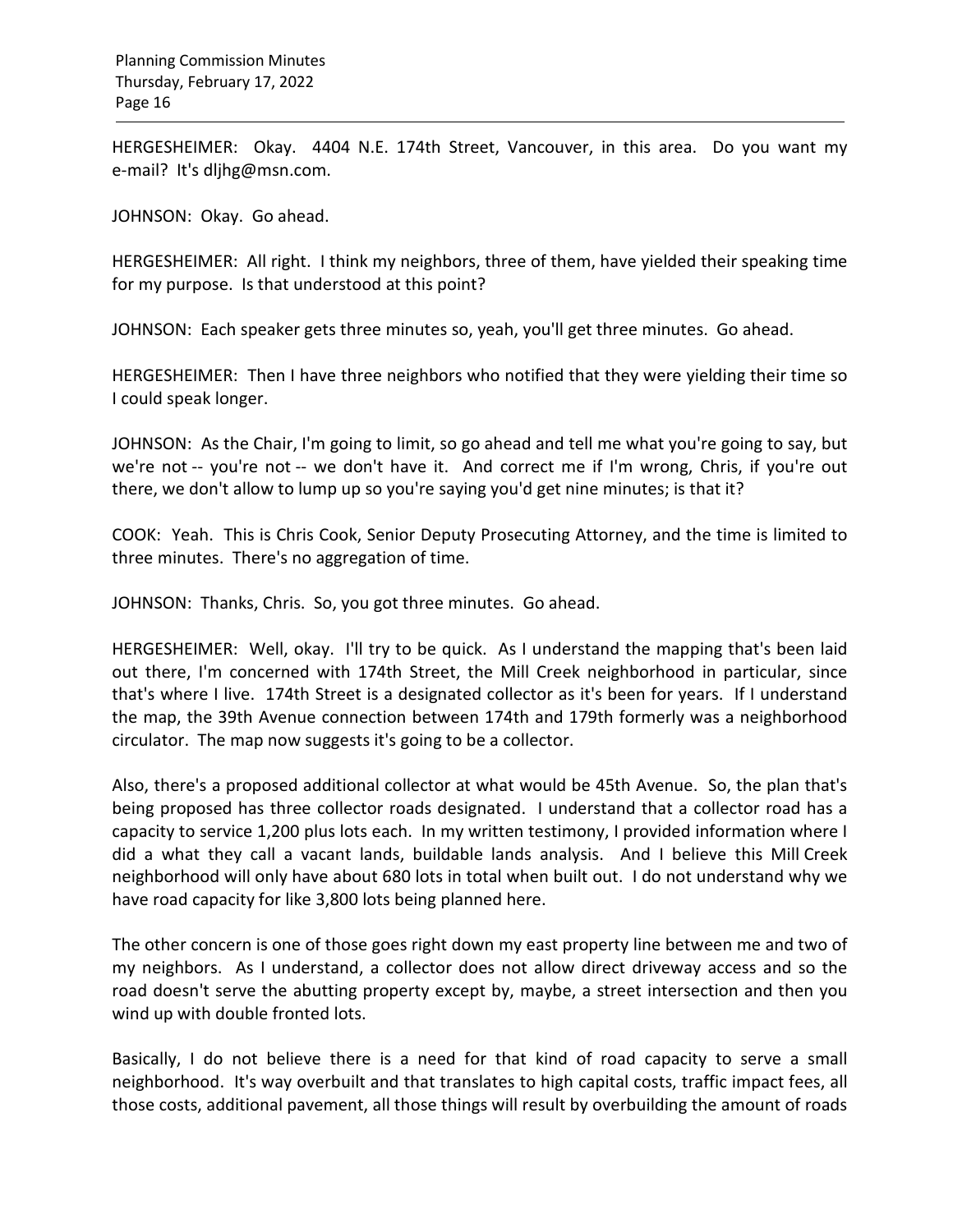needed. Subsequent submittal, I submitted copies of this area and the comparable area south of here at 134th Street and 72nd Avenue where it has already been developed. There are no collector streets designated within the -- this is south of 139th.

The Philbrook Farms development and the Hidden Crest subdivision have been built in an R1-6 zone, which is more dense than what we have here in the Mill Creek area. So, I do not understand why that area can be developed without a collector, yet we're getting three collectors here in the Mill Creek area. That just doesn't compute. That's my short summary since I'm limited to three minutes. I don't know where I'm at in that regard, but I'm trying to be quick.

SWINDELL: Sonja, did we lose Karl?

JOHNSON: No, I'm right here.

SWINDELL: You're there? Okay. I just wanted to make sure. You went -- your screen went blank. Sorry. Sorry to interrupt.

HERGESHEIMER: To continue then, the result of the --

WISER: Your three minutes are up.

JOHNSON: Dean, thank you for your comment. Dean, I encourage you, to clarify some of your questions, to contact staff. I know it's difficult, generally speaking, to get a comment/question out. But I'd really encourage you to go on to the County website and contact them and they're very good at getting back to you. So, I apologize that we're not being able to answer specific questions and it is further exacerbated by the --

HERGESHEIMER: Yes, I appreciate that.

JOHNSON: So that's why I apologize. But don't -- but they're logical questions to us and I want to encourage you to contact staff to try to get those answers; so at least you know one way or the other.

HERGESHEIMER: Yeah, I have -- I have submitted written testimony. I have not heard anything back except once.

JOHNSON: Yeah. If that was received prior to, which I believe it was, we have a copy of that. We have -- all the Commissioners have a copy of that. Larisa, is there anybody else with their hand raised, their virtual hand raised?

SIDOROV: Yes, I see a few more people. I will go ahead and unmute Joe Zimmerman next. Joe, can you hear us?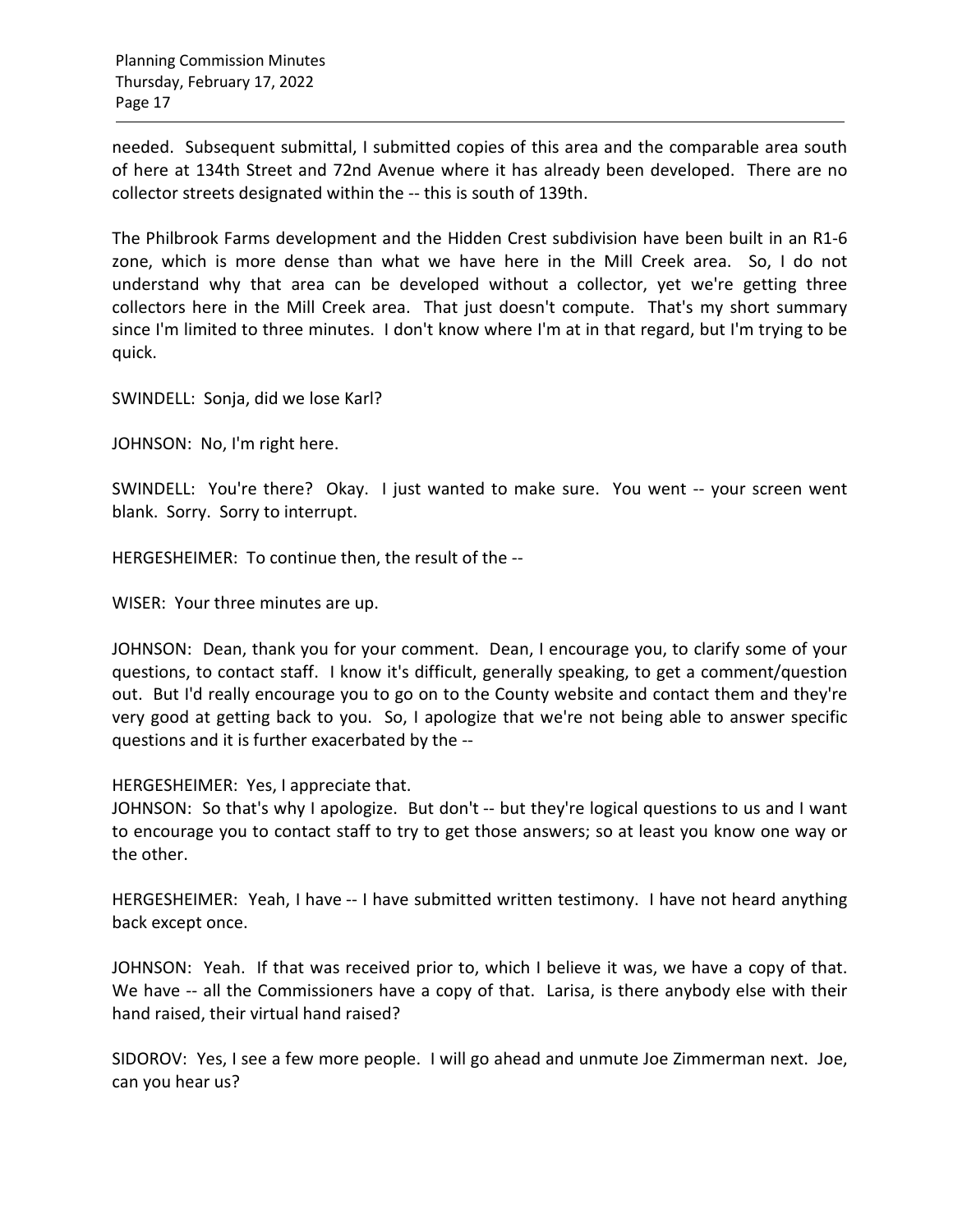ZIMMERMAN: Yes, I can. Can you hear me?

SIDOROV: Yes.

ZIMMERMAN: Okay.

JOHNSON: Can you give your name and your address or your e-mail address so we can get it for the record.

ZIMMERMAN: Yes, I can.

HOLLEY: And spell your last name, please.

ZIMMERMAN: Sure. My name is Joe Zimmerman. Last name is Z-i-m-m-e-r-m-a-n. My address is 11703 N.E. 128th Place. And with that, may I begin, I guess?

JOHNSON: Yes. Go ahead. You have three minutes.

ZIMMERMAN: Okay. As I said, my name is Joe and I am a fifth gen- -- or excuse me, I'm going to speak today if you don't mind about the potential for loss of ag land and the larger problem of the development in this area.

So, like I said, my name is Joe and I'm a fifth generation Clark County farmer and a member of the Friends of Clark County. I'm concerned about the lifting of the urban holding overlay and proposed development in the area north of 179th Street as it pertains to the loss of prime agricultural land. Clark County has some of the best soil in all of western U.S. and it should be a shame to allow houses and strip malls to be built over this precious land, okay.

Although Clark County ranks as one of the lowest counties in Washington State for ag revenue per acre, I'm here to tell all of you that this ranking is not because that agriculture is unprofitable but rather because landowners do not see investment in agriculture is worthwhile.

The actions of this County Council and many previous councils have created an environment where Clark County landowners are not encouraged to consider agriculture as a worthwhile long-term investment considering the ease with which they convert. They can convert their land to houses, apartments, or commercial property.

Currently, Clark County averages only \$525 of ag revenue per acre, where our farm averages over 30 times that amount. I want to repeat that real quick. Our farm averages 30 times the ag revenue per acre of most of Clark County or the average of Clark County.

As the population of the county continues to grow, the need for food will increase. While it's easy to assume that all of the food needed for the county can be brought in from other areas, I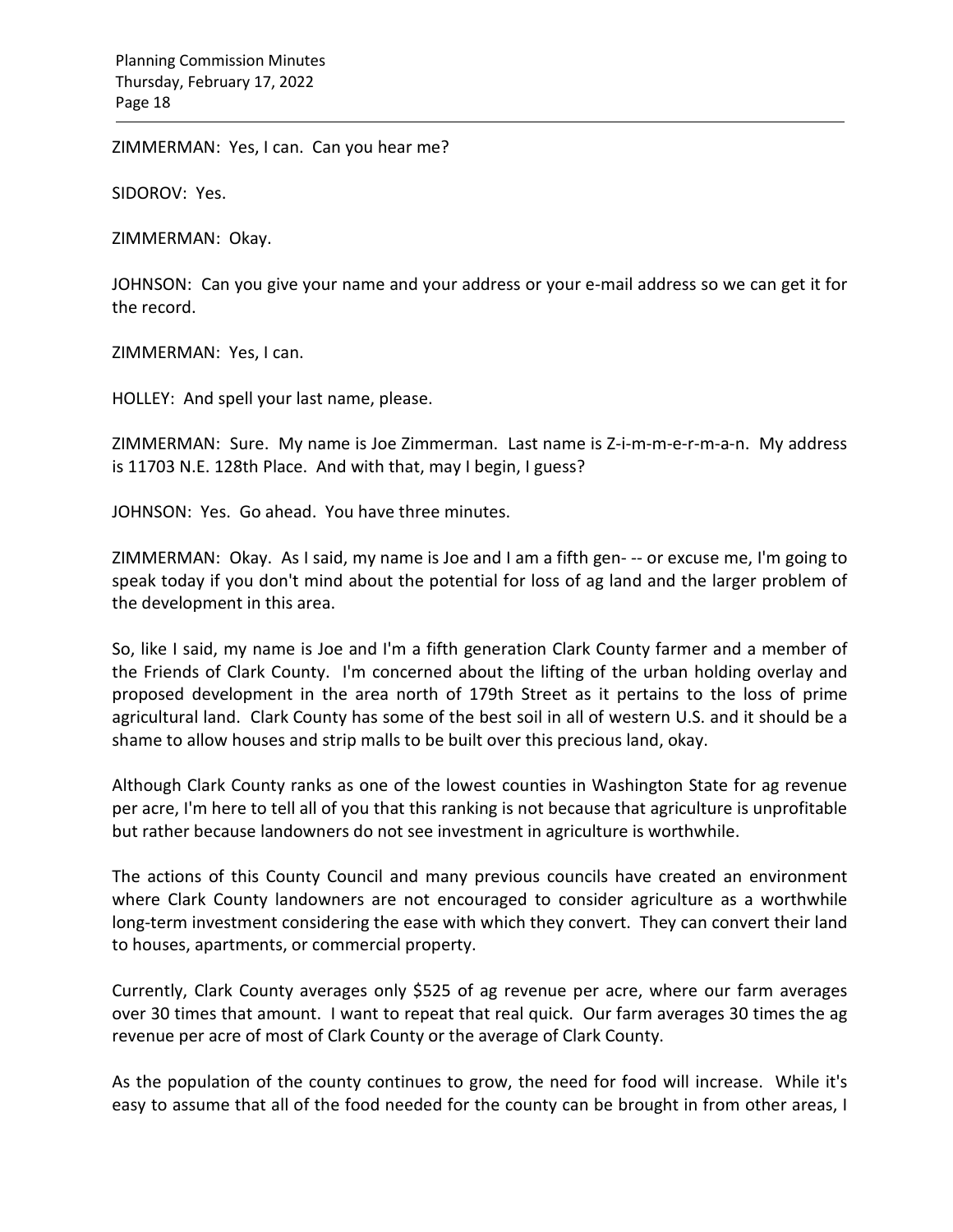would like to ask what happens if or when there is a breakdown in the food supply chain. It's easy to assume that food will always be available from somewhere else until it is not. As I like to remind people, it is really easy to turn farmland into houses, but it's a whole lot harder to turn houses back into farmland.

Additionally, I'd like to ask the Planning Commission if this is the only open and available area for development or is this simply an area that developers wish to develop. Thank you.

JOHNSON: Thank you for your comments and the hold had already been removed. So tonight, we're just talking about --

ZIMMERMAN: I understand. Thank you.

JOHNSON: Yeah. Okay. All right. Thank you. Is there anybody else, Larisa?

SIDOROV: Yes, there is. Let's try it again. Jim Byrne is back on. Jim, I'm going to go ahead and unmute you.

JOHNSON: Okay.

SIDOROV: Can you hear us, Jim Byrne?

JOHNSON: Can't hear Jim too well, Larisa.

SIDOROV: Okay. Jim, are you having a hard time?

BYRNE: I'm on a cell phone.

SIDOROV: Jim, we can't hear you at all, basically. Can you try to speak up again?

JOHNSON: I can see his icon coming up but I cannot hear Jim at all. Does anybody -- Cindy, do you hear Jim?

HOLLEY: No. All's I heard is "I'm on a cell phone."

JOHNSON: Yeah, that's probably -- seems like we're -- that's probably the issue right there. Larisa, unless we have something change on Jim, I'd like to move along. Do we have anybody else right now that's in the queue?

SIDOROV: Yes, I do. I have the next person is Caller Number 5. I'll go ahead and unmute you. Can you hear us, Caller Number 5?

BYRNE: Hello.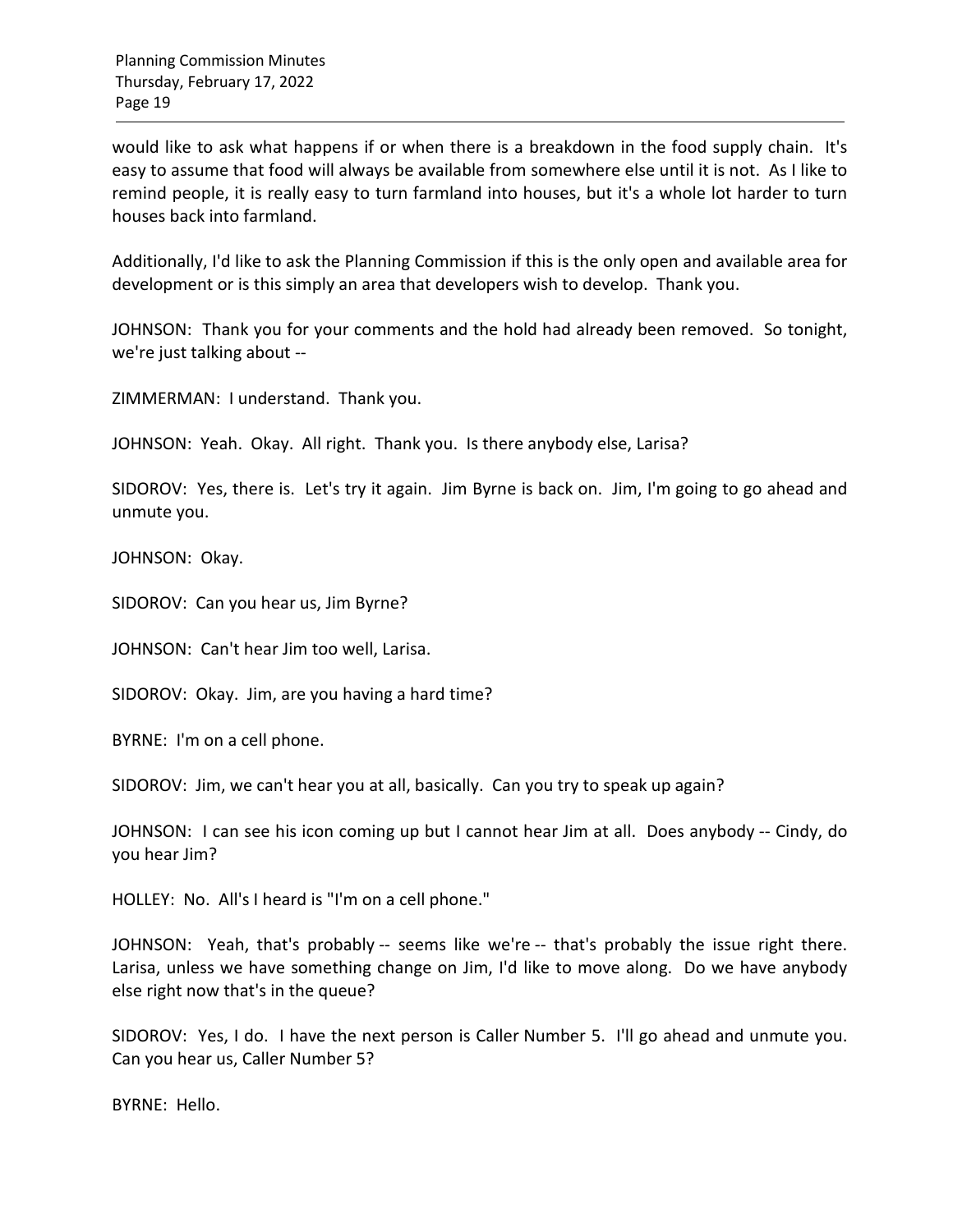SIDOROV: Yes, we can hear you.

JOHNSON: Yes. Can you state your name and make sure you spell your last name and give me either your e-mail address or your physical address for the record, please?

BYRNE: So, this is Jim Byrne. I just heard that my line was unmuted. Am I able to talk now?

JOHNSON: Yeah, you're good to go now, Jim. Go ahead. We can hear you.

BYRNE: So, my name is Byrne, spelled B-y-r-n-e. And I live at 28501 N.W. 7th Avenue in Ridgefield.

WISER: Go ahead.

BYRNE: Okay. Good evening. My name is Jim Byrne and I'm a board member of Friends of Clark County and we appreciate the opportunity to comment on the 179th Street management and circulation plan.

First, we believe the County should not have lifted the urban holdings overlay. The County is not ready at this time nor has it met concurrency requirements associated with this project. Concurrency with the development is defined by the Growth Management Act to mean that any needed improvements or strategies are in place at the time of development or that a financial commitment is in place to complete the improvements or strategy within six years and that's in RCW 36.70A.6(b).

The whole purpose of the urban holding area was to secure infrastructure upgrade to accommodate additional traffic. Concurrency specified denial of proposed developments if impacts on the local transportation system would result in loss of service. Clark County has even incorporated concurrency into its own County Code 40-350-120.

So, what are the costs of this project. On August 21st, 2019, County Council voted 4 to 1 in favor of a resolution that outlines how to pay for \$66.5 million in improvements; however, those are 2019 dollars are lowball estimates and the cost has risen dramatically since then. I'm quoting what started as a \$66 million project to lift urban holding for housing developments and a strip of retail has morphed into a \$163 million project that lifts all of urban holding but we're only talking about a third to fund it.

The E.D. Hovee & Company, a consultant to the County, conducted an environmental feasibility study for Clark County Public Works. Hovee recognized that 85 to 95 percent of parcels within buildable lands, at least in part, are constricted by critical land constraints. Clark County GIS data indicates that 964 acres, or nearly one-half of the holding area, overlay comprised critical areas are not expected to support future growth.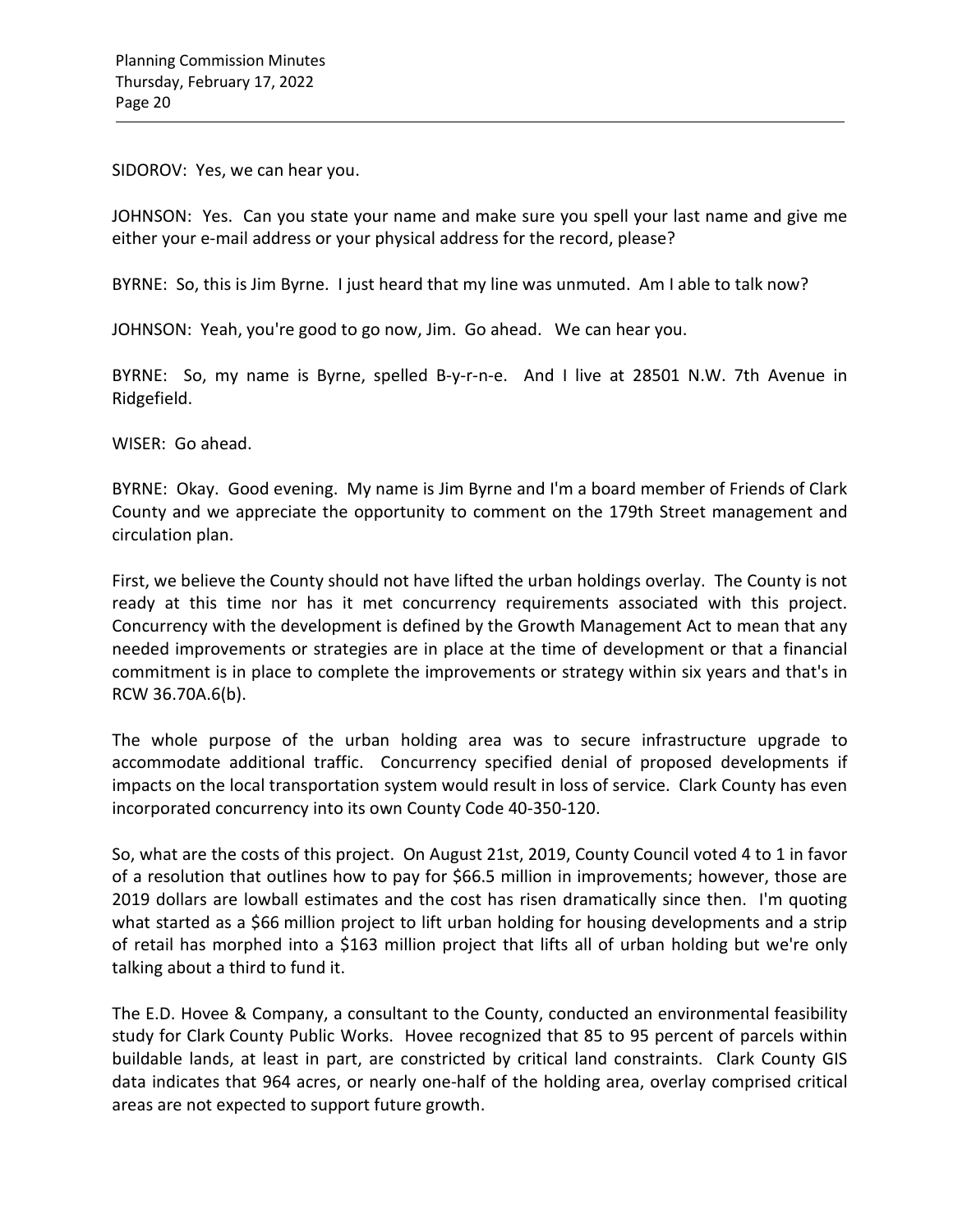The County had a staff meeting in January and said that the Access Management & Circulation Plan has mapped environmental conditions that would require avoidance or impossible -- or infeasible to mitigate, if available. It's a substantial amount of critical areas and I just had one question.

The County maps indicate sometimes, 1, 2, 4 or as many as 12 roundabouts on 179th Street and I'm confused as to what the final total is. And we would ask you to rethink plans lifting the overlay based on the amount of critical lands present, the lack of concurrency, and the current lack of dollars. Thank you.

JOHNSON: Thank you for your comments, Jim. And I again, I would encourage you to get your questions specifically answered, to contact planning staff and they will get right back with you. Thank you.

BYRNE: Okay. Thank you.

JOHNSON: Yeah. Do we have any other hands up?

SIDOROV: We do. I have Mo McKenna. Mo, I'm going to go ahead and unmute you now.

HOLLEY: Larisa, I can barely hear you.

SIDOROV: Okay. Can you hear me now?

HOLLEY: Barely.

MCKENNA: Hi. Can everybody hear me?

JOHNSON: Yes. Thank you.

MCKENNA: My name is Mo McKenna. I'm at 513 N.W. 184th Street. Last name --

JOHNSON: Can you spell your last name, please.

MCKENNA: Yep. M-c, capital -K-e-n-n-a.

JOHNSON: Okay. Thank you. Go ahead.

COOK: Excuse me. This is, Chris. Is the time clock running on the speakers?

JOHNSON: No, I don't see them, Chris. I was going to ask that. Sonja, would you just let me know when three minutes is, please.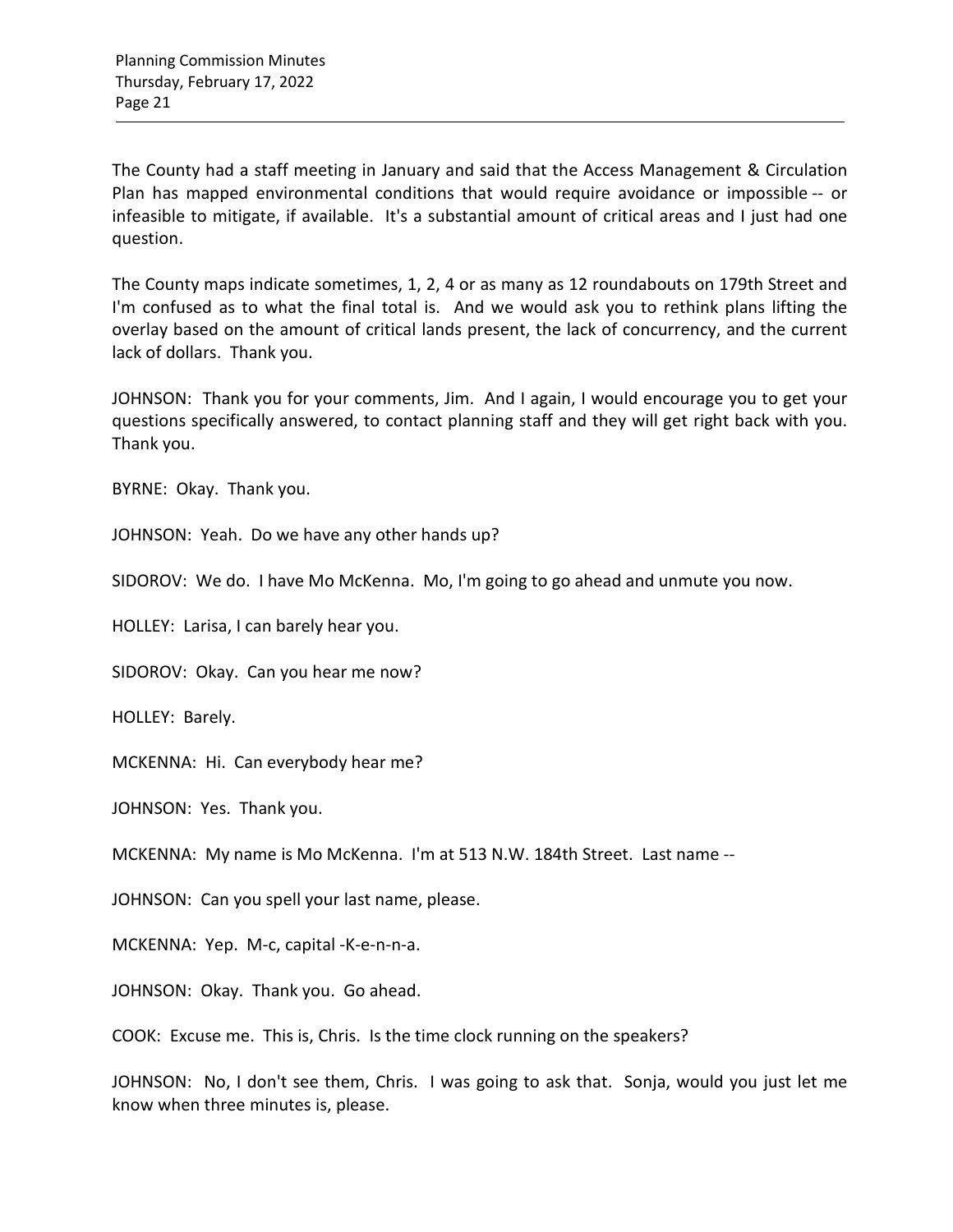COOK: There you go.

MCKENNA: Let me know when you're ready for me.

SIDOROV: It's going now.

JOHNSON: Go ahead.

MCKENNA: All right. Thank you. So, like Joe, I have a lot of concerns about the loss of prime agricultural land. I have a lot of concerns about the sensitive wetlands that we have in this area. Tonight, I'm listening to just a cacophony of frogs that are breeding in our wetland. But I think more than anything, I'm so disappointed by this process.

The first notification the neighbors in our community had that this was happening was January 21st. We found out that Council, that folks from the County had been meeting since last August, which was really disappointing for landowners and neighbors. And when we went back and listened to those meetings, we were referred to as lines on a map. This land is precious to us and I ask all of you not to rush this process.

I ask you to sit there and think about if this was your land, if this was your dream, if you worked hard to build a life here, and to build something for your kids, and I ask you not to rush it. Instead, I ask you to wait, talk to landowners because believe us, we want our roads to be safe. We want there to be a vibrant local economy. We want there to be affordable housing and we believe that all of these things are possible if we work together. That's all.

JOHNSON: Thank you, Mo, appreciate your information. Do we have anyone, Larisa?

SIDOROV: We do. I have Jessica Levonas. Jessica Levonas, I will go ahead and unmute you now.

LEVONAS: Hi. Can you hear me?

JOHNSON: Yes, we can. Can you state your name, spelling your last name and give us your address, please.

LEVONAS: Yes. My name is Jessica Levonas, L-e-v-o-n-a-s, and I live at 17810 N.E. 47th Avenue.

SIDOROV: Okay. I'll start your time now.

LEVONAS: Awesome. Thank you. So, I'm representing the other five families that live on our private road of 47th Avenue. We've all been quite shocked by not only the construction that's going on right across the road from our land but we are also very concerned with this new plan for the right-in, right-out, that will be going out of our private drive.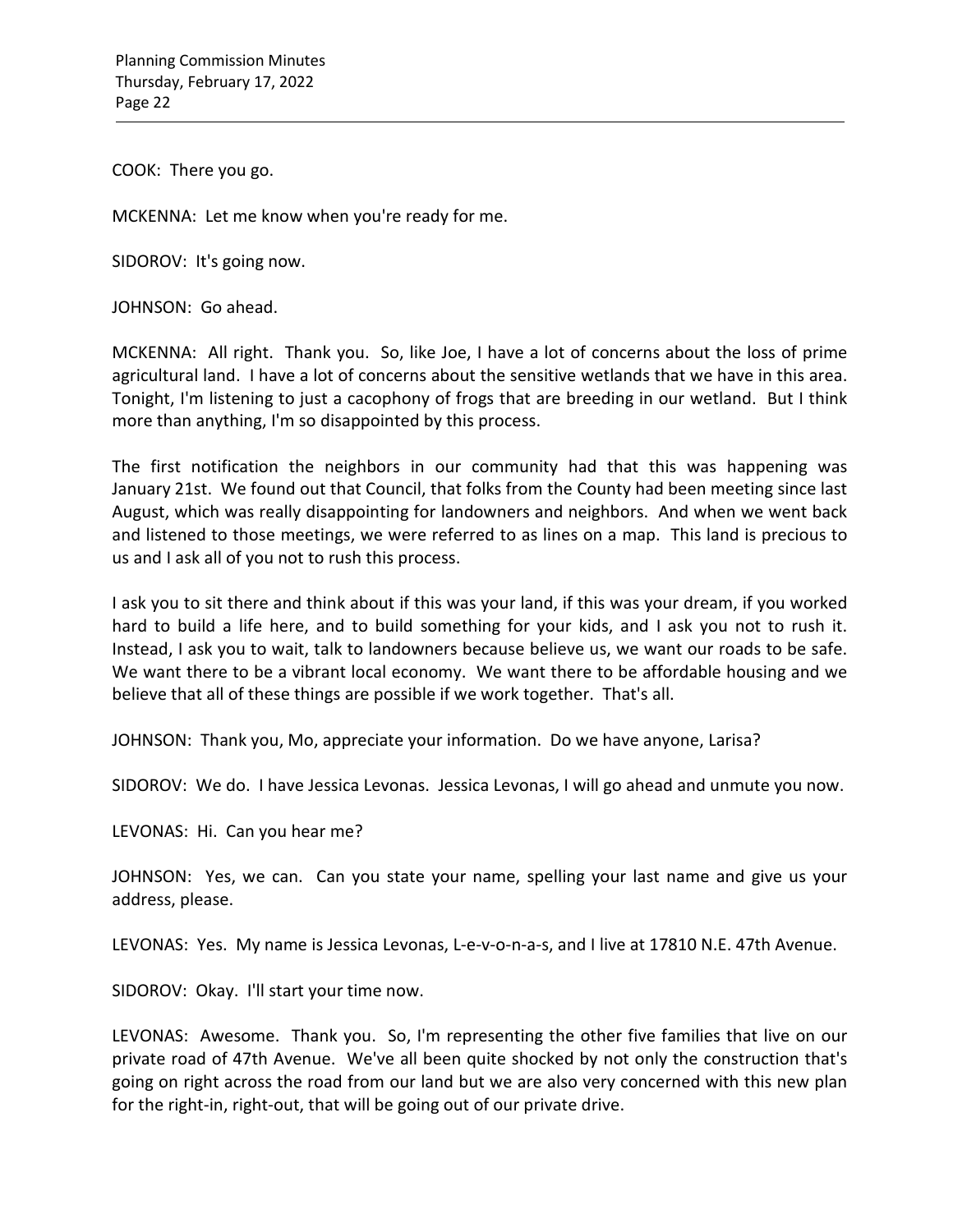This has not been communicated to us, at all, outside of this public hearing, which between bedtime and bath for my twin toddlers, I manage to squeeze in. I know a lot of us are working parents and trying to get in on this meeting has been a challenge. So, wanting to express, you know, better communication, better planning with families and with people who own the land that you're directly impacting by these changes, you know.

We want to be a part of this process just like the last caller said. This is our dream and this is something that we've worked hard to achieve and it's -- part of it is being taken away from us now because of this roundabout and because of this right-in and right-out. My neighbor is about to lose a ridiculous amount of trees because of these changes that are coming. My other neighbors are terrified that roads are going to be put through our private driveway in the name of subdividing and in the name of traffic safety.

So, our little private road 47th Avenue, you know, we've been showing up on all of the visuals you've been sharing and it's scary to see how much we will be impacted by these changes and I just really hope that we will be personally spoken with and checked in with and given as much advanced notice as possible for any changes or impacts.

We have one way in and one way out of our little private drive and we're now going to be looking at over 625 homes out of our picturesque window. So please think of us, please include us, and please give us a voice going forward so that we can be part of this process and make sure that it's a win/win for everyone. And that's it for me.

JOHNSON: Thank you very much for your comments. Larisa.

SIDOROV: Yes. I see a Teresa Hardy. I will go ahead and --

JOHNSON: Larisa, again, I'm having a hard time hearing you. Can you repeat that a little louder if you can?

SIDOROV: I see a Teresa Hardy. Teresa, I went ahead and unmuted you now.

HARDY: Oh, good evening. My name is Teresa Hardy, that's H-a-r-d-y, at 15820 S.E. 15th Street. In listening to the public comments tonight, I want to kind of wrap up what we've heard. We've heard that these lines -- that the arterial 179th is lines on a map, but moving forward, it will open the door to development and, yes, we realize in the City of Vancouver and in Clark County, we're looking at more density as with climate in our surrounding states continue to experience fires, heat waves, and other things.

This area begins to look like a mecca and if we don't have long-range planning, we open the door, like I said to developers and we're looking at when these developers let the public know, it's usually within only a 300 to a 500 feet. Oftentimes, people aren't aware of the SEPAs until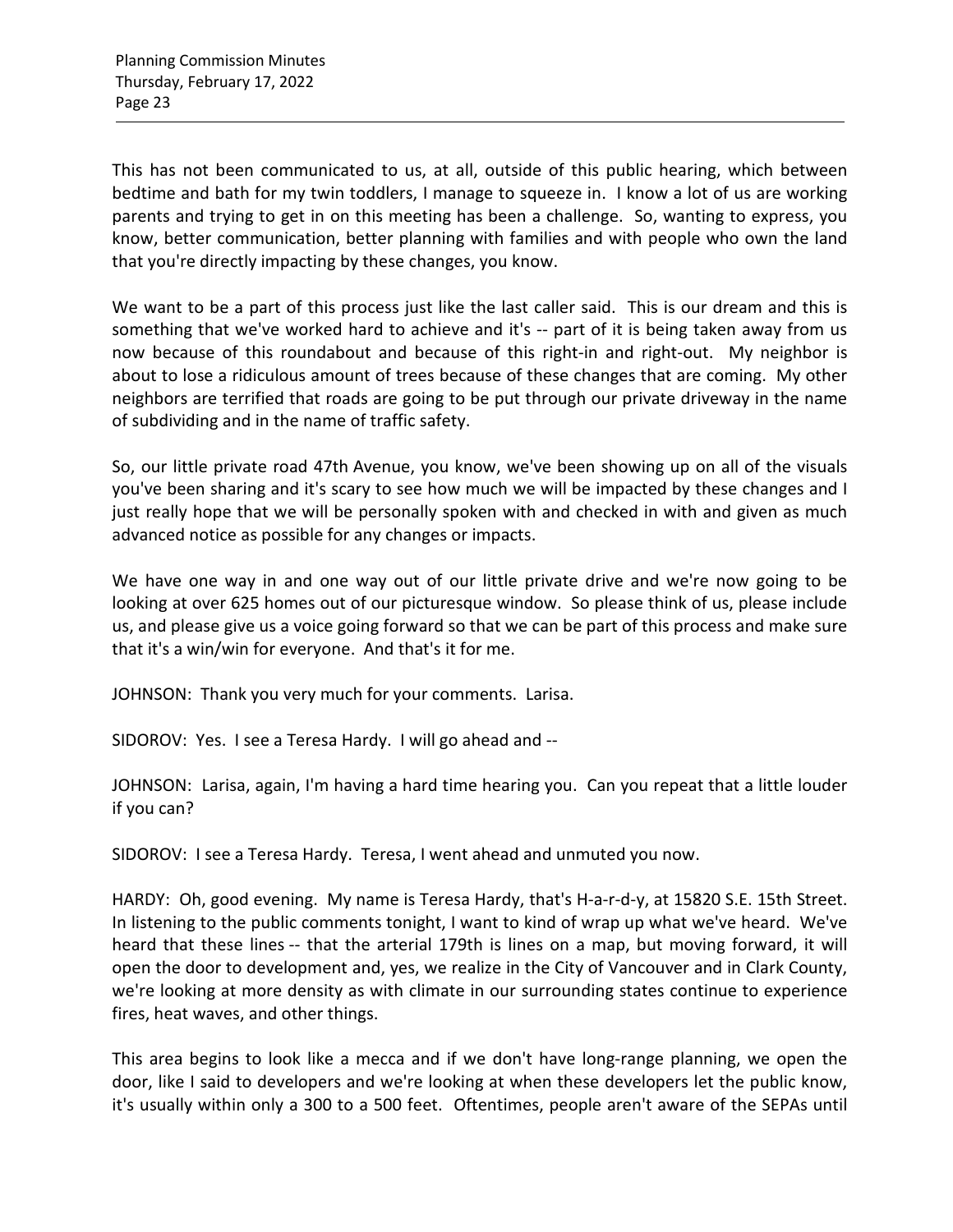the SEPA determination time and the comment time is over. And if you look at the SEPAs, we're getting a lot of DNSs in the City and in the County.

And then, if you go in and look at the mitigation that's being done, the mitigation sometimes is questionable. And then, if you look at the hearing process, there is very little forewarning of the hearing. And so, the whole process, in and of itself, really deserves and needs some real look at how it's happening.

So, we need to look at what our farmland is, what our open space is, what we're saving for our future parks, not eliminating all of our trees. This is more than just lines on a map. Yes, transportation is extremely important as we look at the long-range plans, but it's more than that. And time needs to be taken and time also needs to be allotted to what direction we're allowing development and how we hold development accountable. And we need to listen to the public comments tonight. Thank you.

JOHNSON: Thank you for your comments. Larisa.

SIDOROV: Can you hear me, okay?

JOHNSON: Not really but go ahead. Do you have anybody else?

SIDOROV: I don't have anybody else, no.

JOHNSON: Okay. I heard that you don't have anyone else; is that correct?

SIDOROV: Yes.

### **Return to Planning Commission**

JOHNSON: Okay. Thank you. All right. So, hearing that there are no more public comments -- I'd like -- what's that? Sorry. The Planning Commission will now deliberate and make a recommendation to the County Council. If the Planning Commissioners have any comments, I will now call each PC member one at a time to state your comments. Bryant Enge.

ENGE: Thank you, Karl. So, it was my listening, and my takeaway, and my reading that the 179th corridor was opened up and planned in 2007 and 2009. We're looking at potential development as we move forward. And as part of good planning, we need to make sure that we have roads that ensure safety and mobility, not only for vehicles but also for pedestrians and for bikes.

In addition, what I've heard is that there's been extra efforts or efforts made in terms of making improvements to the environment. Expanding culverts, as an example. And I'm also confident with staff that as these projects come onboard for the planning regarding the plan, that they will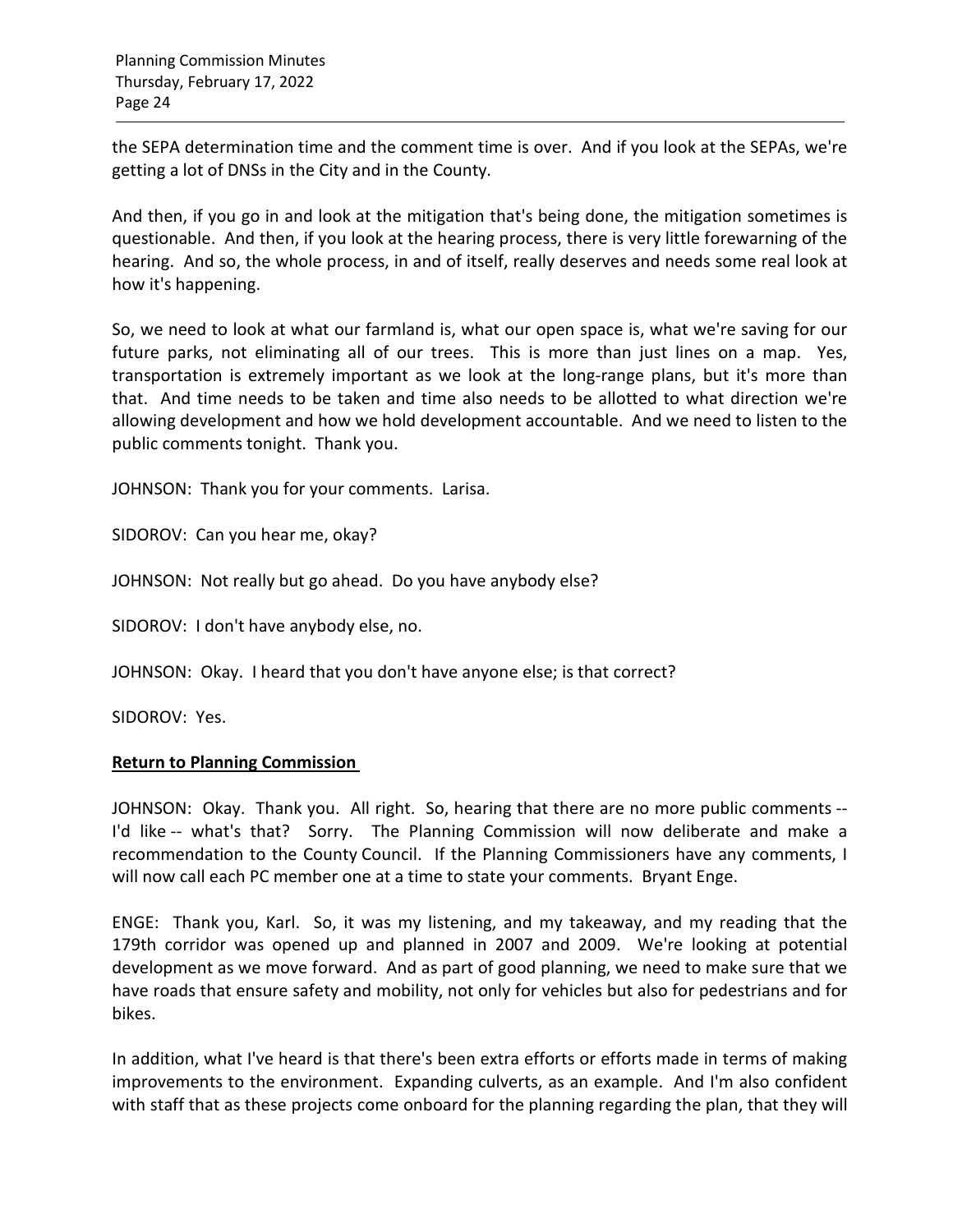be working with the public to make sure that those projects meet and exceed SEPA and other requirements.

I've heard a lot of concerns about communication and I know a lot of times what we do is we make sure that we meet the legal status of communication. But given the size of this area and the potential impacts on the number of people, we may want to think about are there some other opportunities to make sure that we are communicating to stakeholders. So just my comments and I appreciate the opportunity, Karl. Thank you.

JOHNSON: Thank you, Bryant. Bryan Halbert, do you have any comments to the Planning Commission?

HALBERT: Thank you, Karl. And, Bryant, I agree wholeheartedly with your comments. Thanks for throwing that out and the local property owners, the stakeholders in this 179th corridor have a lot of right to be concerned.

And I'd like to, you know, maybe assure them that we'll continue to watch how this 179th Street develops and address those concerns along the way and I believe that staff has done a fantastic job of laying out this corridor. But it certainly needs a lot of fine-tuning and a lot of addressing to the local landowners in other ways, other than just legal notices. That's all my comments. Thank you, Karl.

JOHNSON: Thank you, Bryan. Aldo, do you have any comments for us?

VERANZO: Sure. I also am reminding myself as I listen to the stakeholders, landowners come forward with their concerns, that within our process we do have many checkpoints where there's -- where the public can come and interact with the right decision-making body to effect the change should there be, you know, reason and data and, you know, common sense.

It's not that we're not caring and just to Bryant's, the first voice you heard, this plan has, you know, this change has been planned for many years and we know that we must strike a balance between environment and meeting all of these other critical housing and economic needs that we face daily in Clark County.

So, to say, oh, stop, is not the right answer. But at the same time, we are sensitive to hearing the voices of those who are directly impacted by these changes. So, there are still more opportunities to bring forward your concerns to County Council to give you the opportunity to shape the direction that this goes. Thank you.

JOHNSON: Thank you, Aldo. Matt.

SWINDELL: Yeah. You know, I heard in the testimony just a lot of concern about communication. I know this has been talked about for years and years and years, but it just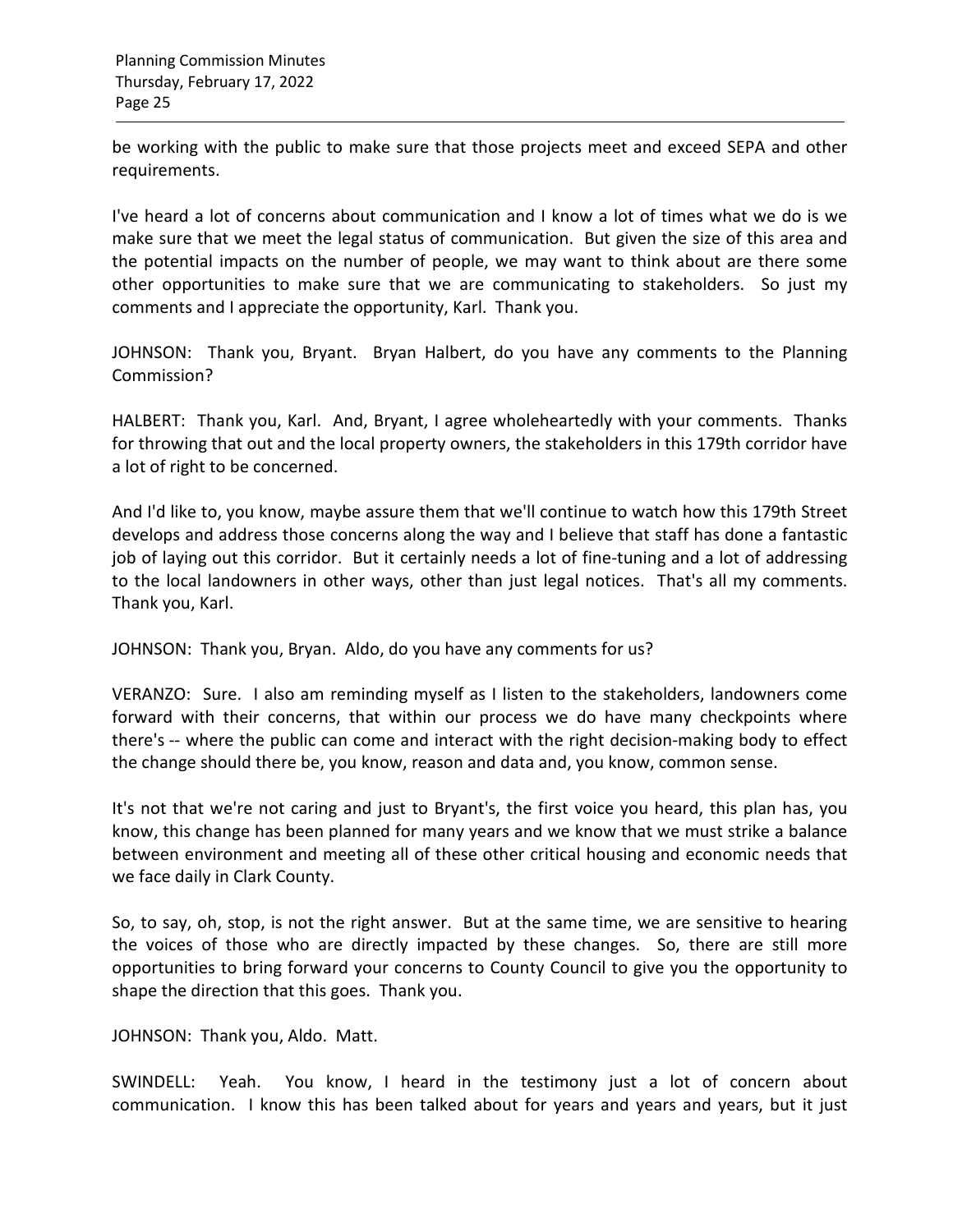makes me think that maybe there might be a hole in the way that we're communicating with the public on these type of things.

I understand their concern with all this and I would encourage everyone that is in the corridor to reach out to staff, you know, make sure that you're at all the meetings, open houses that they're going to have in the future. I think they're going to probably have a few more and ask all the questions. And like Aldo was saying, there's a lot of checkpoints along the way, so just encourage everyone to be involved and have their voice heard.

And just like tonight, I'm hearing them and I think there's a -- I think there might be a hole in some of our communication, not to say that staff hasn't done a fantastic job because I want to actually point out something I noticed as I was going through the 143 pages of documents.

On Page 20 of the attachments here, there's a letter from Andrew Cecka and I want to just read a couple of quick things out of this letter. I'm not sure if Planning Commission had a chance to read this but I want -- I want this on the public record that this was said.

It said, "Hi, Matt," so Matt, this is directed to you, "Thank you for your direct and honest answers in the email and thank you for hosting the Open House last night. I know that my wife and I came at you guys pretty hard (and not just us). And it's been our experience living in Portland for 10 years was a terrible situation as it applies to development. We assumed the worst, and, it seems, wrongly so."

It goes on to say, you know, they did a good job. And I think that tells me that staff is really listening to the community when they have the open houses. The community is interacting. They're answering their questions. They're e-mailing them back. They're doing what they can to ease that. I just wanted to make sure everybody knew that we have people out there that are very thankful for what our staff's doing and I think they're doing a really good job. So that's all my comments.

JOHNSON: I agree they're doing a great job, Matt. Eldon, any comments, questions?

WOGEN: No. I resonate with what the other members have said. It does appear that there's some extra communication that might be needed to the local stakeholders. I do sympathize with them. They are facing some challenges with growth in the area and it's got to be upsetting to them.

That being said, I think staff has done a real good job and I would encourage all the public to know that all staff wants to do a good job for them too, and I think there will be many steps coming up in the future where staff and the stakeholders can work together and get these things resolved. That's it.

JOHNSON: Thank you, Eldon. Matt, great job. You know, it's interesting because we always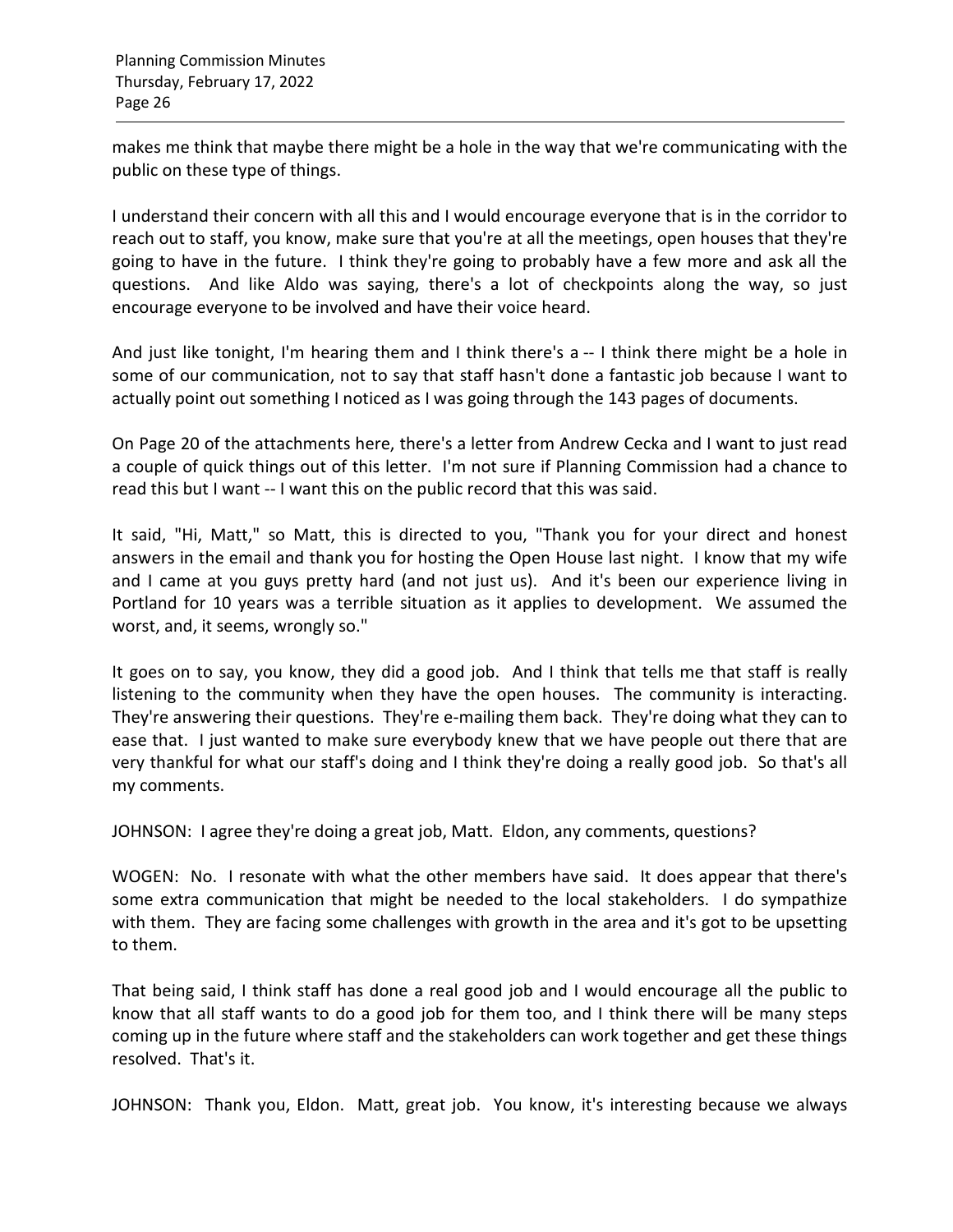start out with these big picture, you know. We've had a lot of them and it's amazing to me, still the disconnect. The disconnect will always be there. But I was thinking today, like our words were lines on a map versus this is my home.

The, you know, the whole idea of taking this thing small but while people are talking about their concerns about the urban holding lifted, that happened a long time ago. I just -- I want to encourage you. And again, this is not a critique, it's an encouragement to really be patient, to walk these stakeholders and homeowners through this because this -- this is just the beginning.

If we are just talking about this kind of anxiety just with this, you know, read the writing on the wall. And I remember a certain overlay, surface mining overlay years ago that we did, and it kind of started -- it reminded me of this. And then it -- then it just escalated to where it was this pretty rambunctious.

So, as we go, I think all of us need to do a better job of explaining it, questioning it, being patient with people when they come on. This is -- and this is a COVID comment. This is the worst way to be able to get someone's opinion from the community through a phone line that's, you know, fritzing out on them.

So, Matt, I don't want you to think you did any -- you did a great job, but I just think that we need to do better, better than we ever have on this one. And I think Christine might have pointed me towards this when we tried to just let this one pass through us when we first were talking about the overlay removal and I kind of stepped back and went, wait a minute, let's really look at it.

So, a lot of communication to the people that are hearing this or caring about it, we hear you. There's not a lot that's happening right now, but a line on the map doesn't take away the anxiety. It isn't a line on a map when you see a road that looks like it may pass through your property and you don't know if it is or isn't.

So, hold us accountable. Hold the Planning Commission accountable. We're the voice that sends this up to the County Councilors who make the ultimate decision, but I kind of like to think of ourselves as the big collector of this information out there and I'm not afraid to say no to staff. I'm not opposed to saying yes or no. I just want to get it right. This is going to happen but let's just do it the right way.

So, with that said, gentlemen, I'll take a **motion** and a second on this if you'd like to.

PUBLIC: No. How did you like that answer?

JOHNSON: What's that? I didn't hear that.

SWINDELL: Karl, this is Matt Swindell. I'd like to make a motion for CPZ2021-00013 --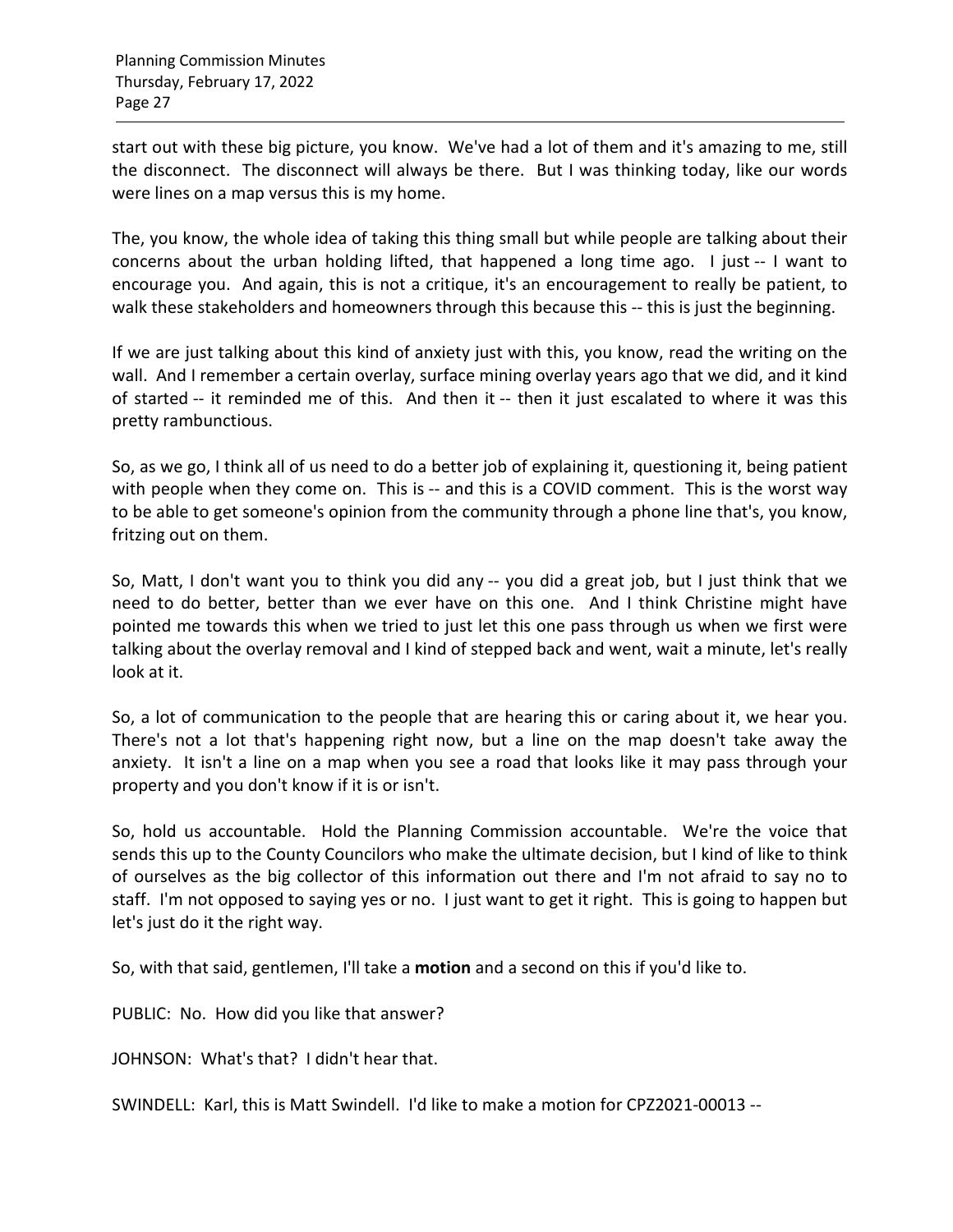PUBLIC: The Planning Commission is a joke.

JOHNSON: Somebody's, excuse me, somebody's got your mic. You're not mic'd. Somebody ought to mic pretty quick. Sorry, Matt. Go ahead.

SWINDELL: That's all right.

PUBLIC: That's the school board, worse, I think, but...

JOHNSON: Can we figure out what that is.

PUBLIC: Oh, I'm done.

JOHNSON: That seems like someone that's on the audio, Larisa. So, the audio is muted.

SIDOROV: Okay. I think -- I think I got it figured out.

JOHNSON: Thank you. Matt, I apologize. Go ahead again.

SWINDELL: Well, it's nice to hear the honest comments. CPZ2021-00013, 179th Street Access Management & Circulation Plan, I'd like to make a **MOTION** that -- sorry, I'm off a little bit.

JOHNSON: That's all right. I got you. I was thrown too. I was thrown by when I was called the school board. We have a motion. Do we have a second?

VERANZO: This is Aldo Lampson Veranzo. I **Second** that motion.

JOHNSON: Okay. We have a motion and a second. Sonja, could we get a roll call, please.

### **ROLL CALL VOTE**

ENGE: AYE HALBERT: AYE VERANZO: AYE SWINDELL: AYE WOGEN: AYE JOHNSON: AYE

JOHNSON: That looks like we have a 6/0; is that correct, Sonja?

WISER: 6 to 0, yes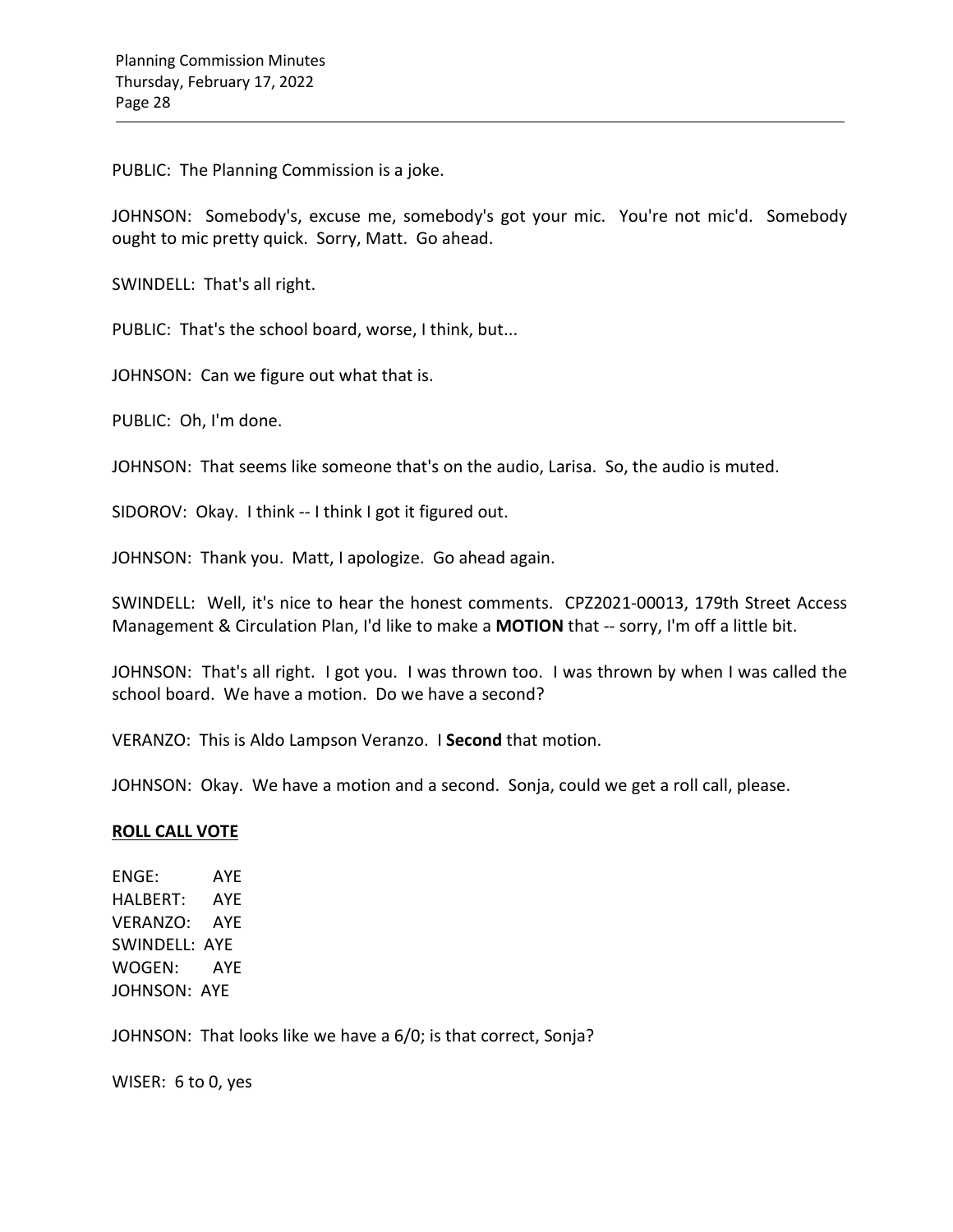JOHNSON: Thank you. The motion passes. Moving on, hopefully, to something a little less contentious. The second item on tonight's agenda is the Planning Commission Rules and Procedure Update. Staff presenting this is Jacqui Kamp. Jacqui, are you there?

## **IV. PUBLIC HEARING ITEMS**, continued

**B. Proposed Changes to Planning Commission Rules of Procedure** The purpose of the changes is to update information and provide clarification on Planning Commission rules and procedures. **Staff Contact:** Oliver Orjiako, **[Oliver.Orjiako@clark.wa.gov](mailto:Oliver.Orjiako@clark.wa.gov)** or 564-397-4112

KAMP: Yep, I'm here. Can everyone hear me?

JOHNSON: Yep.

KAMP: Great.

JOHNSON: Go ahead.

KAMP: Okay. Good evening. My name is Jacqui Kamp, K-a-m-p. I'm Program Manager for Clark County Community Planning. I'm here tonight to go over the revisions to the County's Planning Commissions Rules and Procedures. Larisa, could you actually open up the track change version. Thank you.

So, we reviewed the initial revisions at your work session on February 3rd. The major revisions, as we discussed on the 3rd, included new guidelines for the applicant presentation; some clarification on the rules and procedures for public testimony, both orally and written; specifically clarifying the three-minute rule; and that Planning Commission members will ask questions of the public commenter, if there are some after they provide their public comment, and any questions do not count against their three minutes.

We also included a new section on conflict of interest that we have not had to provide clarification and guidance for Planning Commission, for a Planning Commission member. And then, the last thing I wanted to just go over was we had some discussion at the work session and some suggestions from the Planning Commission members on making some changes to the new revision. So, I just wanted to highlight those.

So, the first one is -- Larisa, could you go to Page 2. We had a comment to be consistent, we made some changes reflecting going to "their," the pronoun "their," instead of "him/her," just to simplify that. So, we made sure we caught the other one that was in here under "APPLICANT PRESENTATION" so you'll see that highlighted yellow so that's in reflection of your work session discussion. Let's see.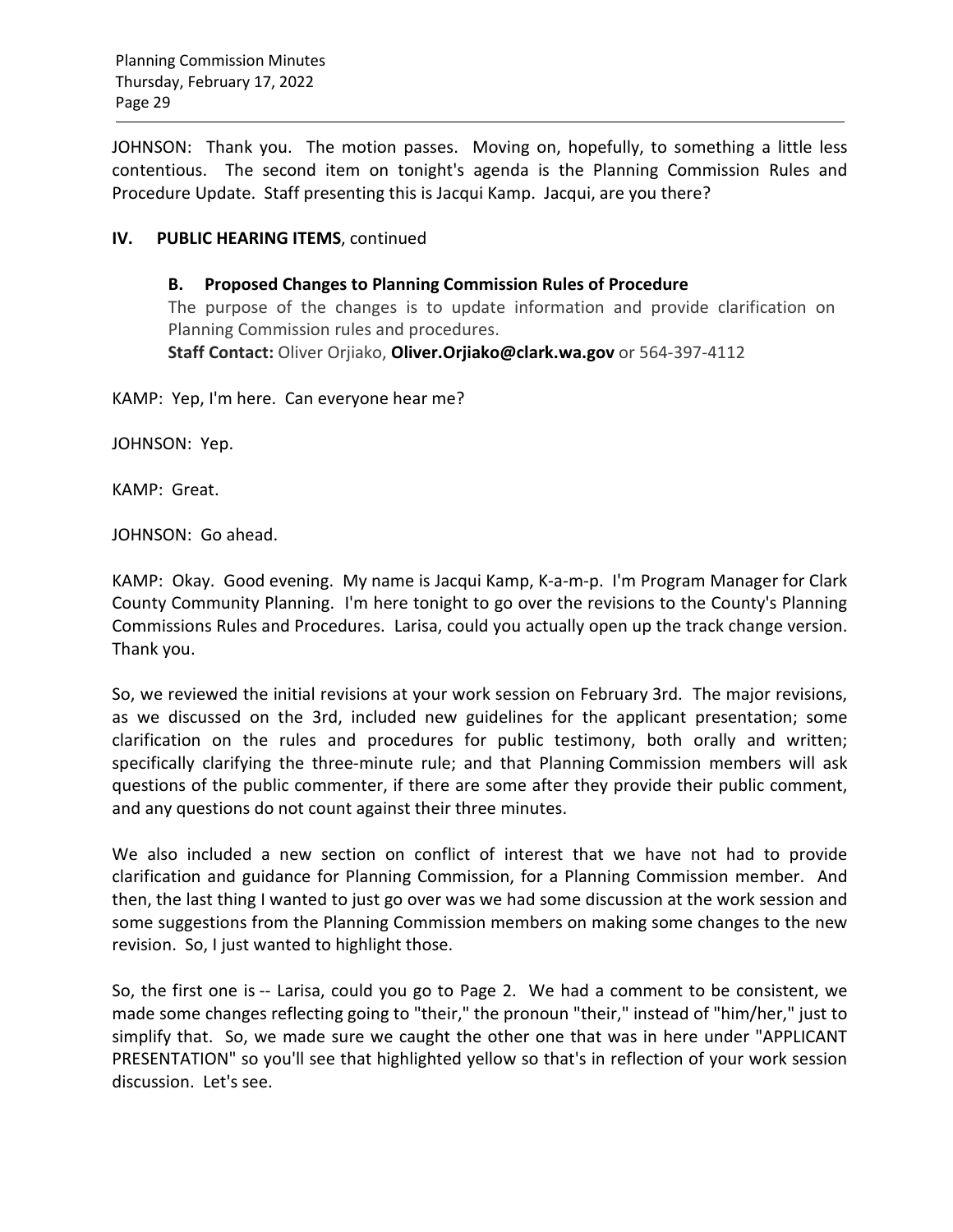And then if you could scroll down a little bit, Larisa, to the bottom of that page, yes. We added this additional sentence to the written testimony section regarding materials that are submitted during the hearing. We had a conversation about, you know, the how it can be hard for Planning Commission members, if they receive this huge body of work right at during the hearing.

So, this kind of provides some guidance and clarification to members of the public that, you know, it's not guaranteed that you're going to be able to absorb 300 pages if you receive it at the hearing. So really trying to encourage people to, you know, get that information to you all in advance of your hearing. But that we still will take it and it will be part of the record for the Planning Commission and forwarded to the County Council. So that was that revision.

And, Larisa, could you move on to the next page. So here you see the changes in yellow highlight for our new section on "CONFLICT OF INTEREST." So, we had a typo during the work session that we caught. It said, "familiar interest," so we changed that, updated that to "familial interest." And then, we had some discussion about on letter c there, VII.c and deleting "providing support for a party or position on the matter" as per the discussion from commission members and agreement with our legal counsel.

And then, I think that might be covering all of the kind of updates from the work session. I did want to read through it again as we did that through the work session. But I'm happy to answer any questions and we have Chris here, as well, and Oliver, if you want to discuss any more or have any questions for us.

JOHNSON: Thank you, Jacqui. Bryant, do you have any questions or comments?

ENGE: No questions, Karl.

JOHNSON: Thank you, sir. Bryan Halbert, do you have any questions or comments?

HALBERT: I have no questions or comments, Karl.

JOHNSON: Aldo Lampson, do you have any questions or comments?

VERANZO: No, sir.

JOHNSON: Matt?

SWINDELL: Nope, not at this time. Thanks.

JOHNSON: Eldon?

WOGEN: Nope. Thanks to staff for the clarity.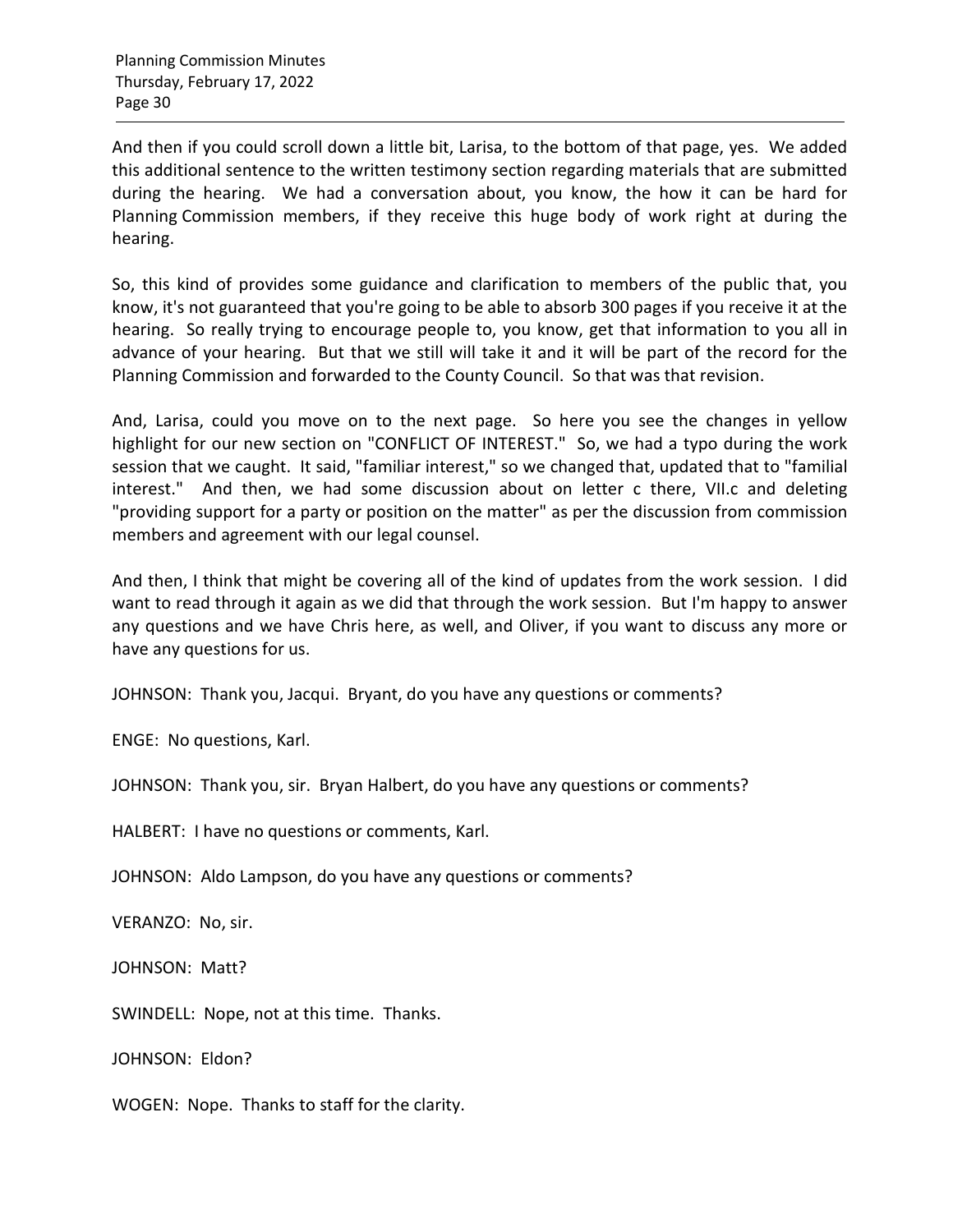JOHNSON: Great. Hey, this may be -- Jacqui, I had one and maybe this should have come up at work session. But I was thinking tonight, when we give a three-minute time constraint, or limitation, or whatever, to someone from the community and they want to ask a question to staff, is there -- and, Chris, maybe you could chime in here, is there an approach to that that we want to take? Do we want to refer that question to be answered right then or do we want to refer that question to be answered to staff, if they call staff? Do you understand what I'm saying?

KAMP: Yeah, kind of that back-and-forth during the public comment.

JOHNSON: Yeah, that's what I was trying to avoid tonight and I don't -- I was -- I didn't know what. Especially when we're going remote, that could get messy.

KAMP: It looks like Chris -- I'm going to have Chris chime in. Go ahead.

ORJIAKO: Yes. This is Oliver. Karl, if I may, unless our legal counsel wants to take that. I believe that all questions during the public testimony should be directed to the Planning Commission members. And during -- in my opinion, during your deliberation, you can write it down and then ask that question of staff. But I think that when the public are testifying, they should be directing their questions to the Planning Commission. And our legal counsel can chime in.

COOK: Yeah. This is -- this is more a question of how to -- how to run a meeting in an organized fashion and fair fashion than a legal, you know, than anything that's in a statute someplace, but I absolutely agree with Oliver here. In order to allow everybody to have a, you know, equal input, this has to go through the Planning Commission, as opposed to all of a sudden, a great side conversation between a witness and the attorney or staff. That's not -- that's hard to keep track of in terms of time and --

JOHNSON: Yeah, that's exactly. We've had that happen --

COOK: Yes.

JOHNSON: -- brutally where I've gone, oh, no, and I don't -- but we've also had it happen where it's a little question here or there. I don't want to make it totally, totally rigid or we don't want to make it totally rigid, but I just wanted to make sure that I could say, hey, look, it's the Planning Commission, not this is the body that's making the decision, not, in this case, staff. Clarifications could come at a different time. I just wanted to make sure that was okay, what I did, especially tonight. During --

COOK: I think that's totally desirable.

JOHNSON: Okay. All right. Well, thank you. And, Jacqui, good job, thank you very much for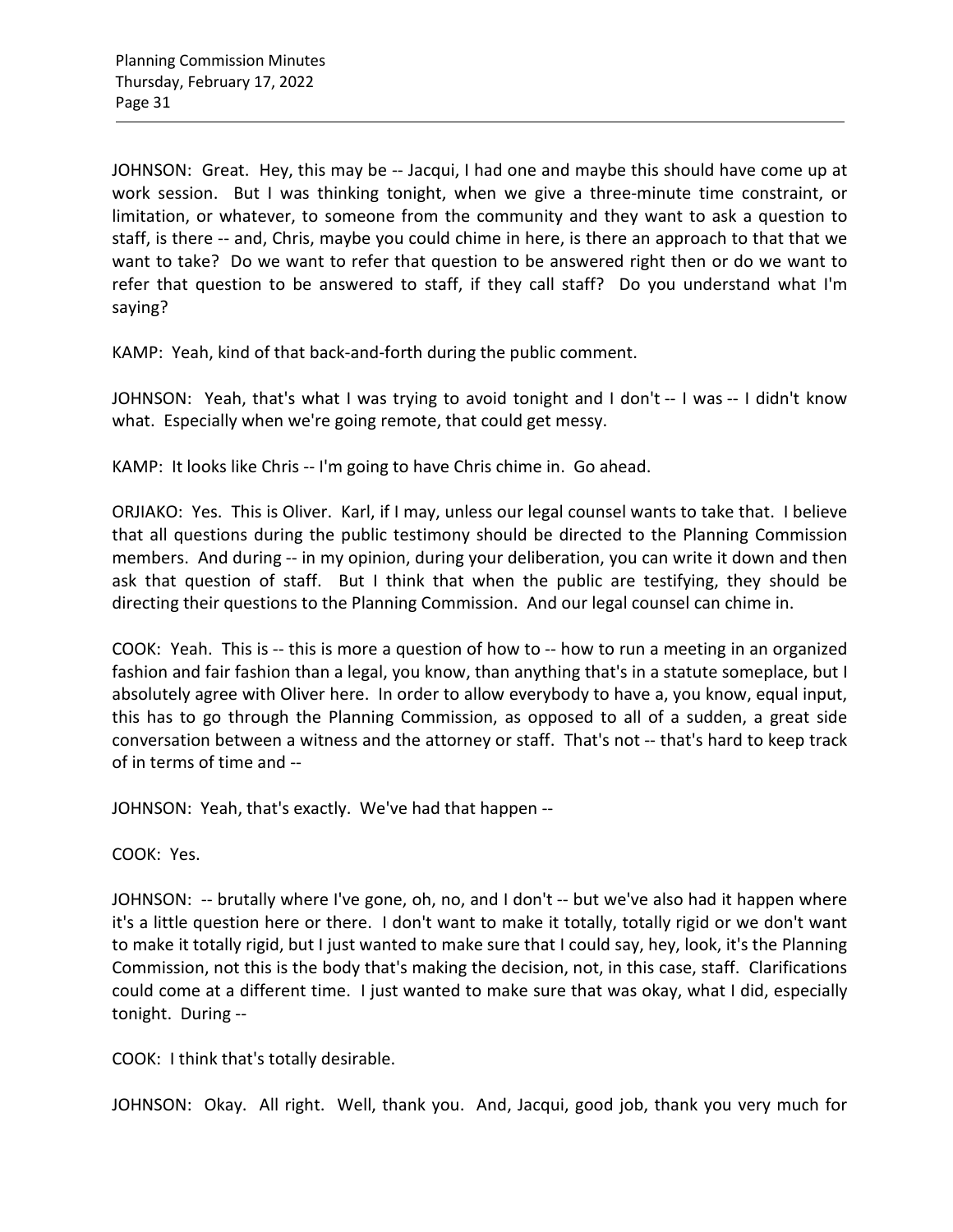making this thing a lot, lot cleaner. Appreciate it.

KAMP: Thank you.

JOHNSON: Okay. With that said, I'm going to take it back to us. Hold on here. I lost my place. I'm sorry. We don't have any questions.

JOHNSON: With that said, I'll accept a motion and a second. One more time, quickly, before I say that. Does the Planning Commission have any comment? Okay, hearing none, I'll accept a motion and a second.

WISER: Karl?

JOHNSON: Yes, ma'am.

WISER: Are we going to take public testimony?

JOHNSON: We should, yeah, on this. I guess we should, huh. Let's back up. I lost the page is what I did. I got caught in my thoughts. All right. Here we go. Give me one second. All right.

If written comments were received prior to February 17th, they were submitted to the PC members and posted on the Planning Commission website. We will now take oral public testimony as we did earlier this evening. Sonja, it is now your turn to speak.

WISER: Thank you. If anyone from the public would like to comment on this proposal, now is your opportunity. You need to let us know that you would like to be called on by either clicking the raised-hand symbol at the bottom of the list of participants on your computer screen or pressing star 3 on your phone's number panel. Staff will unmute you, if your hand is raised, when it's your turn to speak. Public comment is limited to three minutes. You can raise your hand now.

Larisa, are there any members of the public wishing to speak?

SIDOROV: So, I see Jim Byrne and Teresa Hardy, but that might be from earlier. I'll go ahead and unmute Jim now just in case he still has something to say, but we'll see. Jim, can you hear us?

JOHNSON: I can't hear Larisa very well. Do we have anybody that's wanting to speak?

WISER: Jim Byrne? I see his hand raised but he's not speaking. Teresa Hardy. She probably -- Teresa. Jim Byrne, I see your speaker coming in and out.

BYRNE: (Inaudible) try and find anything (inaudible).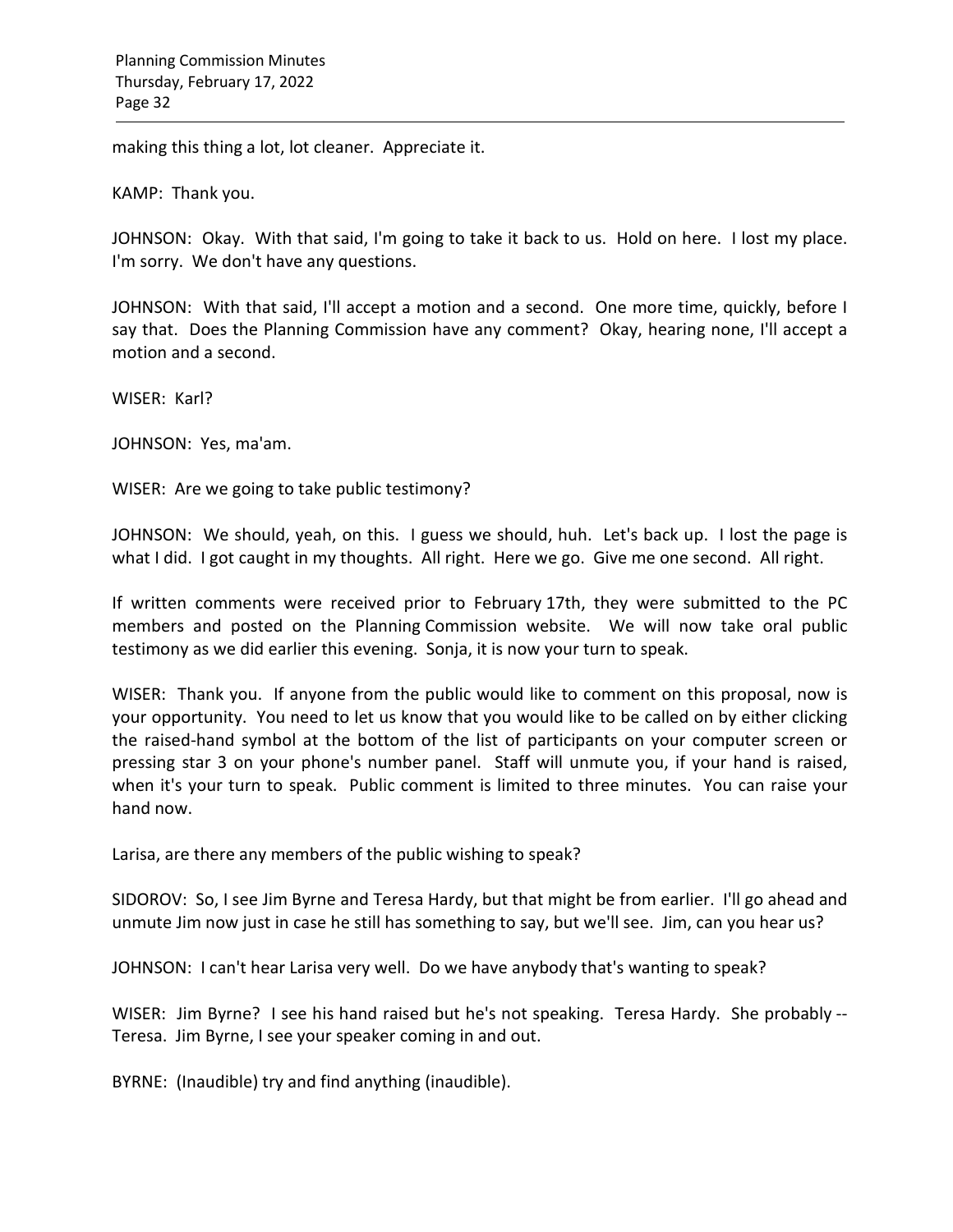WISER: Jim Byrne. I see no one that's wanting to speak.

### **Return to Planning Commission**

JOHNSON: Okay. Thank you very much. We will now close the public testimony portion of the hearing and return to the Planning Commission. Ask staff, there was no public testimony. The Planning Commission will now deliberate and make a motion on the Rules and Procedures Updated Proposal. Did the Planning Commission have any comments? Gentlemen, I'll quickly go through your names again. Just pipe up if you'd like. Bryant Enge.

ENGE: No.

JOHNSON: Bryan Halbert.

HALBERT: No. I like the proposed changes. They make sense and they kind of bring the document up-to-date based on how we operate.

JOHNSON: Thank you, Aldo. Or excuse me, Bryan. Aldo Lampson Veranzo.

VERANZO: No change.

JOHNSON: Thank you. Matt Swindell.

SWINDELL: Nothing.

JOHNSON: Eldon Wogen.

WOGEN: No comments.

JOHNSON: At this time, I will accept a motion and a second, gentlemen, from somebody.

SWINDELL: Karl, this is Matt Swindell. I make a **MOTION** we accept the Rules and Procedures as proposed.

VERANZO: This is Aldo Lampson Veranzo, I **second** the motion.

JOHNSON: So, we have a motion and a second. Sonja, will you take a roll call calling each PC member by name in which you will vote yes or no.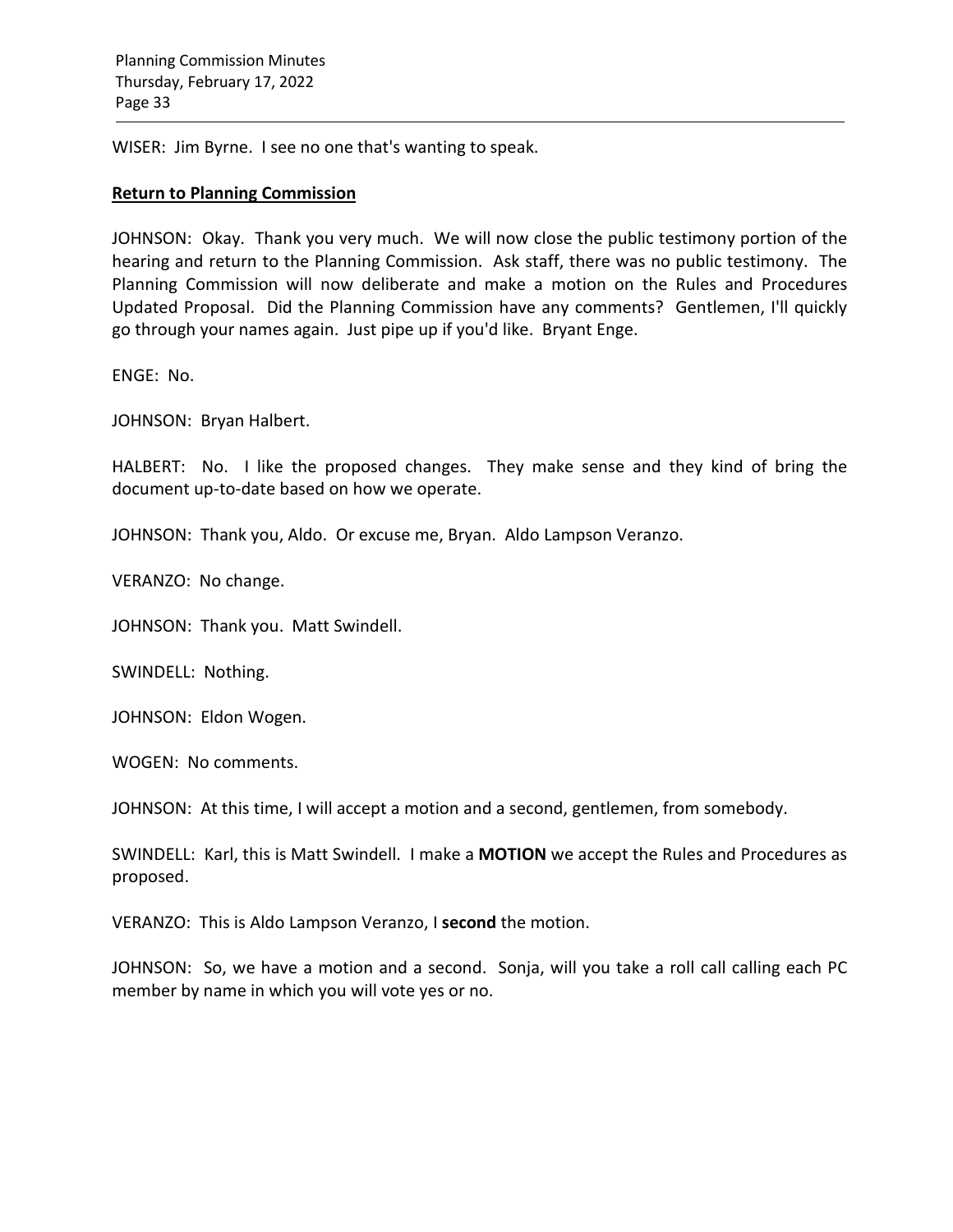### **ROLL CALL VOTE**

ENGE: AYE HALBERT: AYE VERANZO: AYE SWINDELL: AYE WOGEN: AYE JOHNSON: AYE

WISER: And that's a 6 to 0.

JOHNSON: Thank you. The motion passes. This concludes the public hearing portion of tonight's agenda.

### **OLD BUSINESS**

JOHNSON: Is there any old business? Hearing none, we move on.

### **NEW BUSINESS**

JOHNSON: Is there any new business?

ORJIAKO: Planning Commission members, this is Oliver Orjiako, Community Planning Director. We are still monitoring any decisions coming out of the Council and the Governor as to when we will probably likely go to in person but stay-tuned. As soon as we know more, we will pass that information to the Planning Commission. So, thank you for your patience. I know how frustrating it is for members of the public to do this virtually, but we will see what happens. And as we know more, we will share that with the Planning Commission and the public; so, thank you. That's all I have.

## **COMMENTS FROM MEMBERS OF THE PLANNING COMMISSION**

JOHNSON: Thank you, Oliver. Are there any comments from members of the Planning Commission? Okay. Gentlemen, thank you for your patience tonight with all the little things that happened and appreciate everything you guys do. Sonja, could you give us our next time we meet, offhand, by any chance?

WISER: Right now, for March, we don't have anything on the docket, but we'll be getting together with you. I'll be e-mailing you in the next few weeks and then giving you the update for April.

JOHNSON: Great. Thank you very much. Gentlemen, thank you. And special thanks to our staff